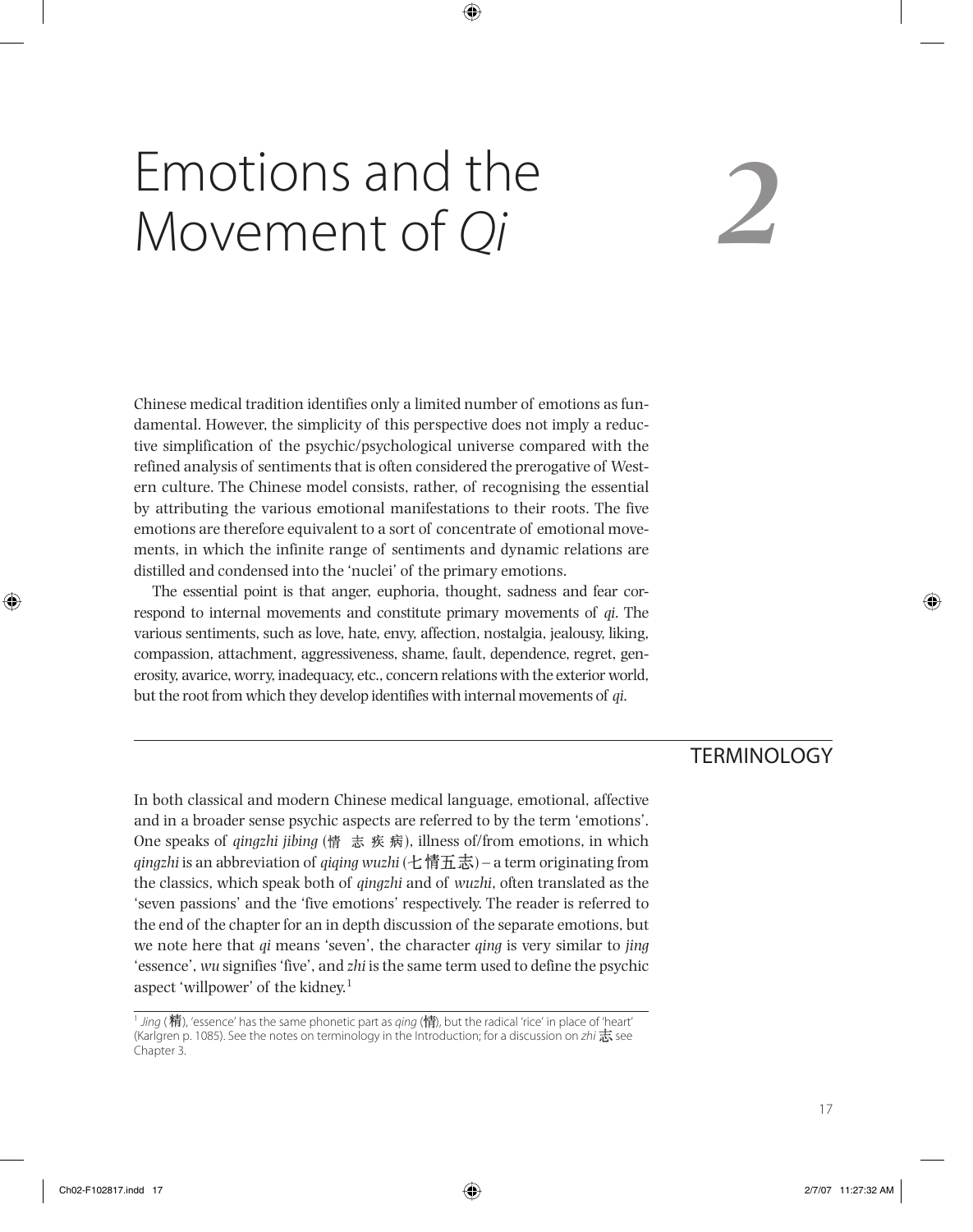Although there are some variations on the theme, the same principles are already seen in texts from the 'pre-Han period', which precede the compilation of the classic medical texts such as the *Neijing*.

⊕

*Liji*, the Confucian classic on rituals, which presumably dates to before the 4th century AD, discusses *qing,* emotions, which are defined as innate, within which one recognises the grand poles of desire and aversion.<sup>2</sup>

The concept of the five elements (*wuxing*) had already appeared in the *Zuozhuan*, but without reference to the emotions, which are called the six *zhi* and presume the existence of an attraction–aversion pair from which euphoria and joy, anger and sorrow originate.3 These same emotions appear in the *Xunzi*, but there are called the six *qing*. 4

The concept of attraction–aversion appears throughout history and is found again in the 'Treatise on causes and symptoms of diseases' – in which we find the definition of the internal causes of disease as emotions and which specifies how 'the internal causes that can produce illness pertain only to the interweaving of the seven emotions, to the conflict between love-*ai* and aversion-*wu*'.5

The *Neijing* always defines them as *zhi* and links them to the five *zang* organs. The five emotions euphoria-*xi* 喜, anger-*nu* 怒, thought-*si* 思, sadness-*bei* 悲 and fear-*kong* 恐 were afterwards maintained as fundamentals of Chinese medical tradition.<sup>6</sup>

The denomination of seven emotions, *qiging*, adds anguish-*you*  $\hat{\pi}$  and fright-*jing* . However, in the medical tradition this goes back only to the 'Treatise on causes and symptoms of diseases' of 1174.

<sup>2</sup> 'What is meant by passions-*qing* in man? Euphoria-*xi*, anger-*nu*, sorrow-*ai*, apprehension-*ju*, love-*ai*, aversion-*wu*, desire-*yu*: man is capable of these without learning them. Drinks, food, man, woman, the great desires are stored in them; death, poverty, suffering are the great aversions, therefore desire and aversion are the two great extremes of the heart'. In: Liji ('Memories of the rituals'), Chapter 7. For a discussion on terminology regarding emotions, see the introduction.

<sup>&</sup>lt;sup>3</sup> 'In man there are attractions-*hao* (好) and aversions-*wu* (恶), euphoria, anger, sorrow, joy, which originate from the six *qi* [which in this text are *yin* and *yang*, wind and rain, darkness and light]. And these are the six *zhi*. [. . .] joy originates from attraction, anger from aversion [. . .] Attraction for things produces joy-*le*, aversion to things produces anguish-*you*.' In: *Zouzhuan*, 'Zhaogong Ershiwu nian' chapter. The *Zouzhuan*, a philosophical encyclopaedia compiled around 240BC, is part of *Lüshi Chunqiu* ('Annals of the Spring and Autumn by Master Lu'). Over 45 descriptions of illnesses appear in it, among which the most ancient is a diagnosis of a Jin prince in 580BC, and the discussion found there by Doctor He on the fundamental principles of medicine dated around 540BC is highly interesting. <sup>4</sup> *Xunzi*, Chapter 22. The text takes its name from Xunzi, one of the principal exponents of early Confucianism who lived in the 3rd century BC and to whom we owe numerous quotes from the Master which do not appear in the 'Dialogs'. The *Baihu Tongyi* ('General Principles of the White Tiger') also defines the same emotions *liujing*, with the simple substitution of the term love-*ai* in place of *hao*. 5 Chen Wuzi, *Sanyin Jiyi Bingzheng Fanglun* ('Tractate on the Three Categories of Causes of Disease', 1174).

<sup>&</sup>lt;sup>6</sup> Certain passages however, present variations, for example, in Chapter 5 and in a passage of Chapter 67 we find *you* in place of *bei*; Chapter 23 attributes *wei* ( ) to the spleen ('apprehension, trepidation, respect') and *you* to the liver; Chapter 39 also adds fright-*jing*.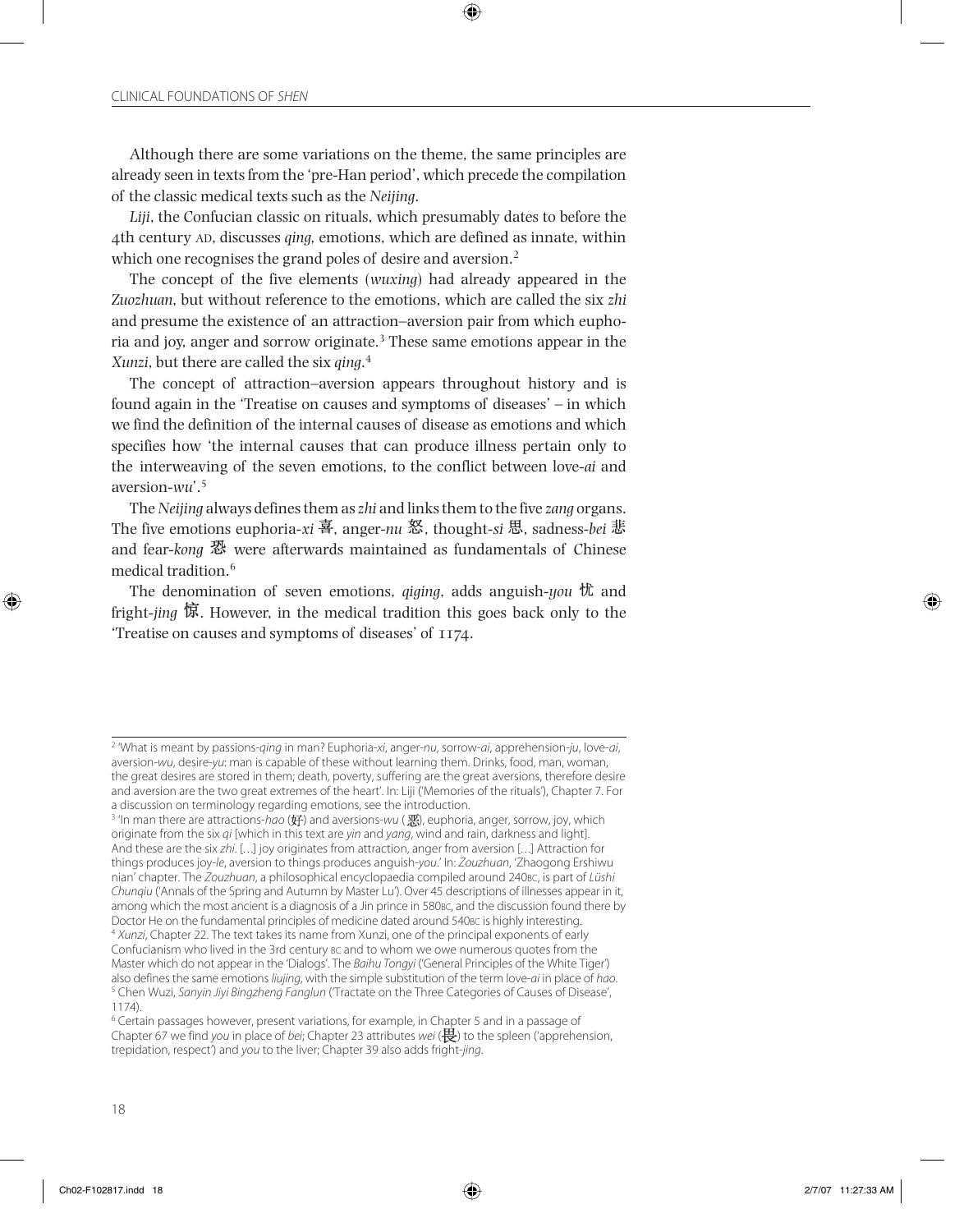# EMOTIONS AND CLASSICAL THOUGHT

The history of classic philosophical thought, which attributes a profound role to interior experience and the immediacy of feelings in the search for wisdom, is deeply traversed by reflections on emotions. As we have seen, according to Chinese thought any agitation of the heart prevents one from being able to act in accordance with the *dao*.

 $\bigcirc$ 

More prosaically, if nothing else, we can all agree that in general our state of wellbeing or discomfort is bound up with changing emotional states. We know that movement is intrinsic to *qi* – the *qi* of the universe, just as in the *qi* of humans. We know too that the *qi* of humans is also feelings and emotions. Furthermore, we also know that the heart of man – our interior world – is related to heaven, with that which occurs outside of us: 'the *yi* of the heart of man responds to the eight winds, the *qi* of man responds to heaven'.7

The term *qing* in the classical age meant that which is essential in something; in particular, the *qing* of man is that which he himself is, those essential qualities humans possess by which we can be called 'human' and which distinguish us from other creatures. The *qingyu*, the essential desires, are those without which we would not be human.<sup>8</sup>

The concepts of measure and control over the emotions are tied to the ability of distinguishing the essential desires. In the pre-Han text 'Annals of the Spring and Autumn' it is stated that desires come from heaven, that eyes, ears and mouth desire the five colours, the five notes and the five flavours, and that these are essential desires which are the same for nobles and the poor, for the knowledgeable and for the ignorant, owing to which 'the sage cultivates measures for controlling desires and therefore does not go beyond the essential when acting'.<sup>9</sup>

In Confucius we read 'When joy and rage, sorrow and happiness have not yet appeared, this is called the centre, when they have appeared but with measure, this is called harmony'.<sup>10</sup>

<sup>7</sup> *Suwen*, Chapter 54. 'Responds' is the translation of the character *ying* , a term often paired with gan (感) 'awaken, stimulate, influence', utilised in Daoist philosophical texts when referring to that immediate and spontaneous response which precedes thought, assimilated to a resonance or an echo. In this regard, also see the introduction to classical thought in Chapter 1.

<sup>&</sup>lt;sup>8</sup> During the Classical Period, from 500 to 200Bc, the period of major splendour in Chinese philosophy which saw the flowering of the Doctrine of the Hundred Schools (*baijia zhixue*), 'the concept of *qing* approaches the Aristotelian 'essence', but is none the less linked to denomination rather than being'. In: A. C. Graham, 1999, p. 130.

<sup>9</sup> *Lüshi Chunqiu*, 'Qingyu' chapter. As specified in the Introduction, we use a translation that strictly adheres to the original text leaving the task and pleasure of choosing a more adequate syntactical structure to the reader.

<sup>&</sup>lt;sup>10</sup> Zhongyong, (The correct centre'). This passage is recorded by the neo-Confucian Zhu Xi (1130–1200) in his commentary *Zhuzi Yulei* ('The sayings of Master Zhu by category'): 'Euphoria, anger, sorrow and joy are emotions-*qing* (情), when they have not yet been produced then it is nature-*xing*, they have no partiality and are therefore called the centre-*zhong* (中); when they have been produced with measure-*zhong* (中) and regulation-jie (节) this is called correctness-zheng ( $E$ ) of emotions, meaning there is no overpowering of one by the other and it is therefore called harmony-he (和)'.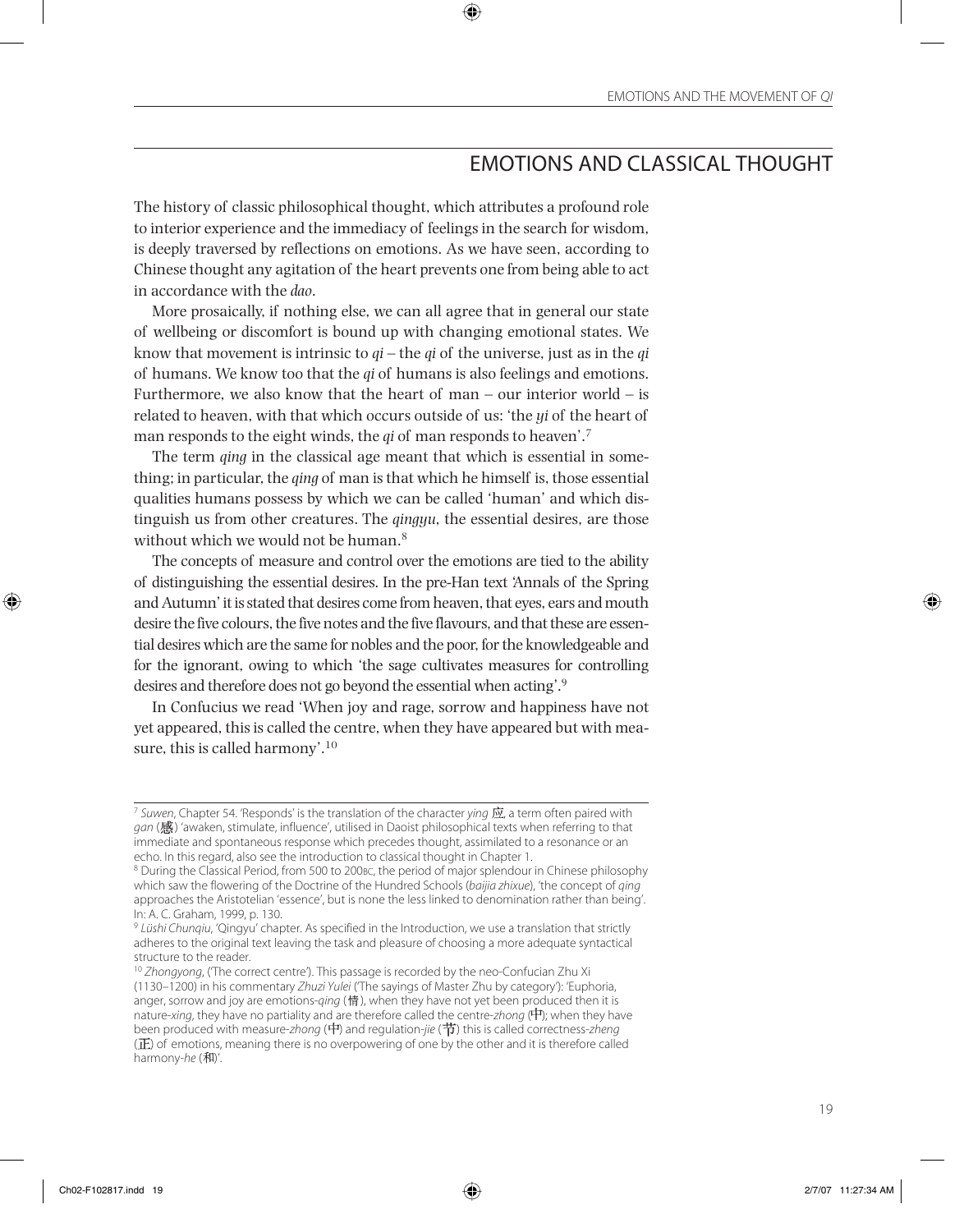We have also seen how the Daoist sages consider it necessary to still desires so that the *dao* can take residence.

⊕

According to Graham, *qing* begins to be used in 'the Book of Rituals' and in *Xunzi* to indicate the elements of genuineness which are masked in man by rituals and morality, which assume the significance of 'passions' in the sense of 'hidden naturalness which is at the root and threatens to erupt through the civilised exterior'.11 Desires, emotions, and passions all belong to the depths of our being and potentially hold great danger with respect to both the rules of society and the tranquillity of the heart.

The awareness that 'the seven emotions are the normal nature of man' and that 'the seven emotions which move with measure and regulation do not of themselves cause illness',12 which we find in medical texts of later periods, is already clearly present in pre-Han literature. Emotions can become damaging – for example, 'if sorrow and joy are out of step, there will necessarily be negative consequences'. However, no emotions are useful or damaging in an absolute sense: 'there are no attractions or aversions that are good or damaging (in and of themselves); benefit and injury are in their adjustment'.13

The idea that emotions are elements of disturbance which can alter the state of balance of *qi*, injure the heart and the *shen*, becoming in the end true causes of illness, is certainly a concept that precedes the appearance of the first medical texts known to us, even though the description of the pathological processes aroused by the various sentiments does not always correspond exactly with the systemisation that took shape over time. In texts that precede the *Neijing*, we read, for example, that: 'With worry and apprehension the heart is fatigued and illnesses are produced', or that: 'Great euphoria, great anger, great anguish, great fear, great sorrow – if these five manage to take over the *shen* there will be injury', or furthermore that: 'Great anger breaks the *yin*, great euphoria strikes down the *yang*, great worry collapses the interior and great fright generates terror.'14

# EMOTIONS AS CAUSES OF ILLNESS

The *Neijing* is the first text that analyses emotions as a cause of illness in a detailed way, examining the factors which can produce emotional alterations

<sup>12</sup> Chen Wuzi, Sanyin Jiyi Bingzheng Fanglun (Tractate on the three categories of causes of disease'). The term *zhongjie* is the same as that we have seen utilised by Confucius in the *Zhongyong*. <sup>13</sup> *Zuozhuan*, Zhuanggong Ershinian chapter and *Mozi*, Jingxia chapter. The Moist commentary text *Mobian Fahui* underlines: 'we are speaking here of the fact that attraction and repulsion must be adequate because everyone has a heart with attractions and aversions, but only if they are adequate they are beneficial, if they lose their adequacy-yi ( $\hat{H}$ ) then they are damaging; saying that attraction is beneficial and aversion is negative does not correspond to this principle'.

⊕

<sup>11</sup> A.C. Graham, 1999, p. 336. See further on for a number of passages translated from Chapter 7 of the *Liji* and Chapter 22 of the *Xunzi*.

<sup>14</sup> Respectively in: *Zuozhuan*, Zhaogong Yuannian chapter; *Lüshi Chunqiu*; *Huainanzi*, Chuanyanxun chapter.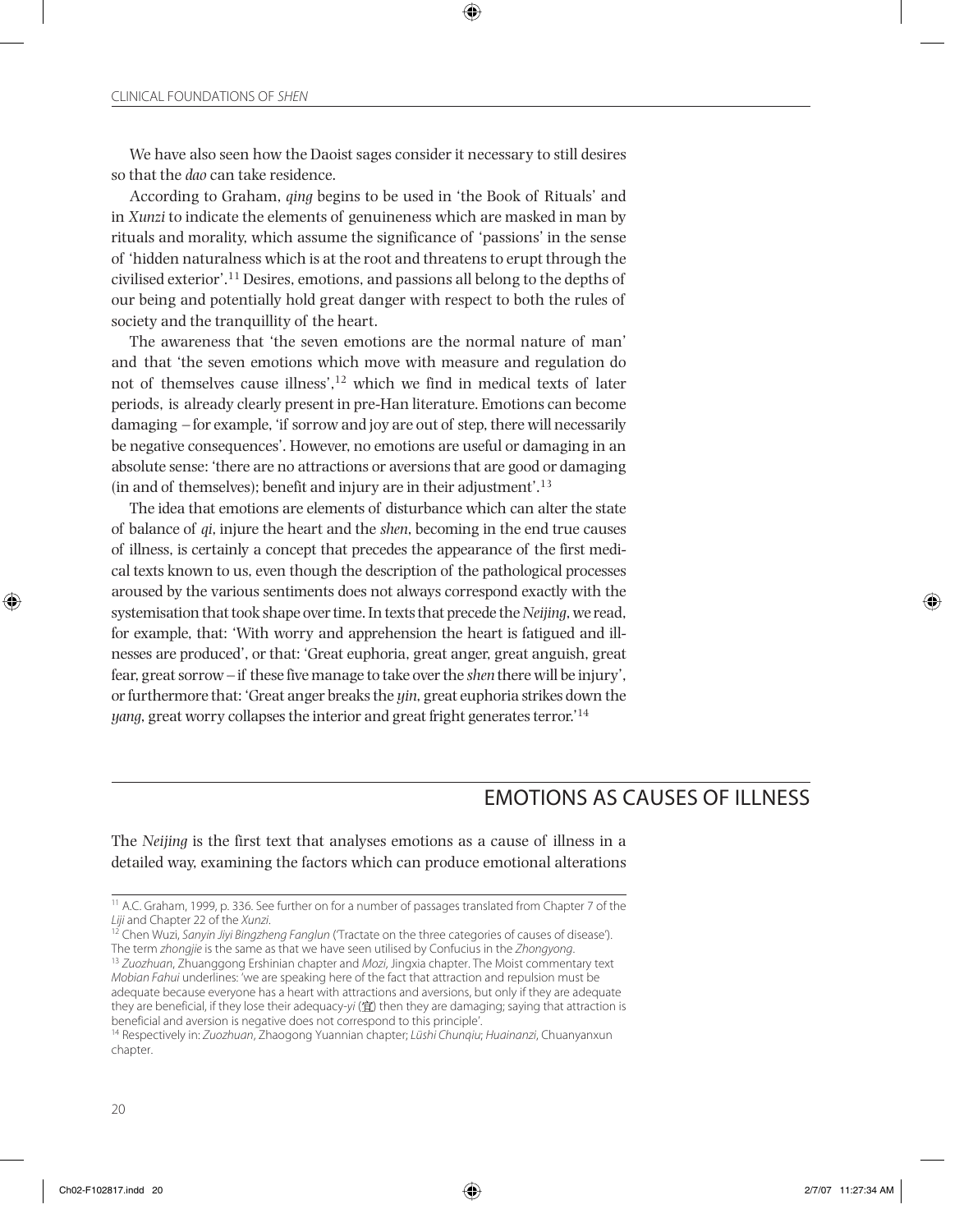including socioeconomic factors, the quality and characteristic of aetiological processes, relations among the emotions and the individual differences in responses.15 As with all stimuli, individuals of an emotional type also act in different ways according to the pre-existing energetic situation, therefore provoking different alterations in the state of *qi*.

 $\bigcirc$ 

Illness can occur if there is an internal deficiency or where the emotional stimuli are excessive in relation to the specific situation of the individual: 'Where *xie* strike, *qi* is empty; if *zhenqi* in the interior is stored, then the *xie* cannot attack.'16 Concise while simultaneously richly informative, the *Neijing* recognises in this statement that: (1) illness is the product of interaction; (2) the response is individual; (3) the internal state of balance is decisive.

Illness can derive from an interaction with external pathogens of a more concrete nature, or from stimuli of a different type also defined as 'internal components' in our contemporary culture, which were already called 'internal causes' in classic Chinese nosography. The *Neijing* takes into consideration that we are profoundly influenced by feelings and fatigue; it also recognises the existence of individual differences – both innate and deriving from interaction with the environment – and therefore invites us to observe the patient attentively in order to understand the situation – in other words, to make a diagnosis. 'Huang Di asks: 'Is it true that [the *qi* in the] channels of man changes according to his habits in life, his activities, and his constitution?' Qi Bo responds, 'Fright, fear, anger, fatigue and rest can all influence changes. In strong people *qi* circulates and therefore illnesses are resolved […] In weak people *qi* becomes stuck and the result is illness. Therefore the attentive observation of the constitutional tendencies of the patient, his strength or weakness, his bones, muscles, and skin, in order to understand his condition is a part of the ability to diagnose properly'.17

This passage is also extremely interesting because it connects the power of *qi* with its ability to maintain movement and interprets illness as a result of the stagnation of *qi*. A more detailed discussion of the pathologies due to constraint and stagnation will be approached later, but it is worthwhile to note here how a two thousand year old saying is still widespread in our times: 'Flowing water does not spoil and a door's hinges are not eaten by worms.'18 Furthermore, the most ancient medical texts already illustrated exercises for maintaining health and the primary action of needling is moving *qi*.

<sup>16</sup> *Suwen*, Chapter 62. We remind the reader that in the *Neijing* all causes of illness are called *xie*, a term which later assumed the restricted meaning 'perverse energies' or 'external pathogens'. The term *xie* (邪) 'bad, irregular, deviant' counterpoises the term *zheng* (正) 'upstanding, correct, right', from which the modern translation of *zhengqi* as 'anti-pathogenic *qi*' derives. (Karlgren p. 791, Weiger p. 112i, Karlgren p. 1198).

<sup>&</sup>lt;sup>15</sup> Please also see the discussion regarding the doctor-patient relationship and methods of investigation and diagnosis in reference to passages in the Neijing (Chapter 15).

<sup>17</sup> *Suwen*, Chapter 21.

<sup>18</sup> This saying appears in the *Lüshi Chunqiu*, Chapter 12 and is taken up by Sun Simiao in the 'Yangxing' section of the *Qianjin yaofang*. For a discussion on *yu*-constraint, please see Chapter 4.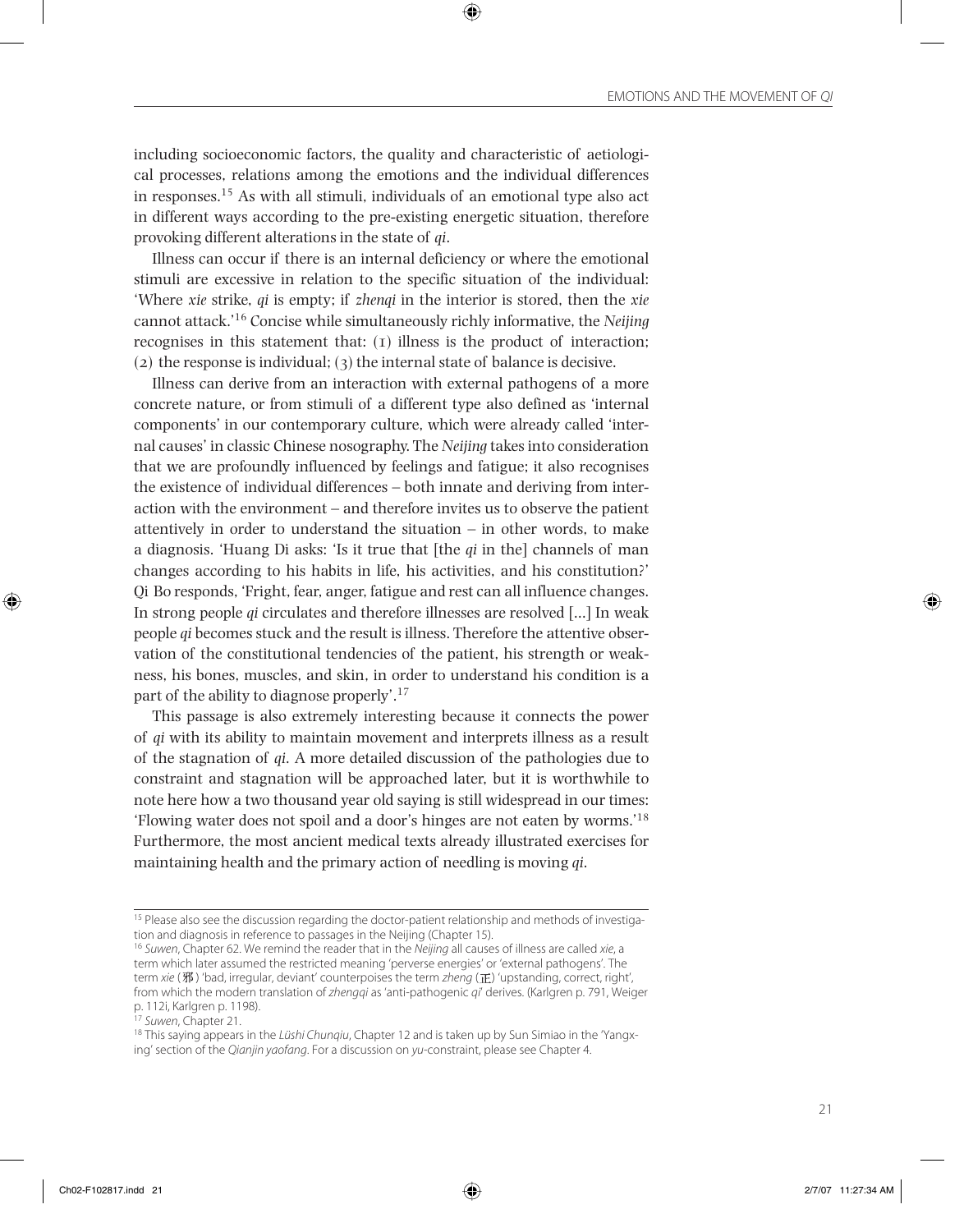To enjoy good health it is important to 'nourish life', to remain in a proper relationship with the macrocosm (the four seasons), to maintain flexibility in respect both to factors originating from the surroundings that do not depend on us (heat and cold) and also to internal emotional movements (happiness and anger), to be calm in everyday life, to have a balanced sexual life, and to continuously integrate the opposing and complementary aspects of life: 'The sage nourishes life, conforms to the four seasons and adapts to heat and cold, harmonises anger and happiness, remains serenely in one place, balances *yin* and *yang*, and regulates hard and soft. In this way, illness and perverse energies do not encroach and one lives a long life.'19

⊕

The enormous potential of internal attitudes, which can exhaust all resources, seriously injure nutritive and defensive *qi*, destroy the *shen*, and render acupuncture useless and healing impossible, is recognised: 'Desires without limits and worries without end consume *jing*, cause nutritive *qi* to congeal and defensive *qi* to be expelled; it is then that the *shen* departs and the disease is not curable.'20

Modern Chinese classifications of the causes of illness go back to the Song Dynasty and are divided into 'external causes', 'neither internal or external causes' and 'internal causes', which consist of the seven emotions, *qiqing*. 21 This nosography therefore proposes a complete coincidence between passions and the internal causes of disease, but the *Neijing* had already recognised emotions as a fundamental factor of pathologies: 'If happiness and anger are not regulated then they will injure the organs, when the organs are injured, the illness originates in the *yin*.'22

The text relates the origins of disease to *yang* (climatic causes) or to *yin* (diet, life style, emotions and sexual activity): 'the causes of disease can originate in the *yin* or the *yang*. Wind, cold, and summer heat originate in the *yang*. Diet, life style, euphoria and anger, *yin* and *yang* have origin in the *yin*.'23

None the less, the *Neijing* not only distinguishes between internal and external origins, but also recognises that the consequences of each are substantially different, attributing the possibility of directly attacking internal organs to internal factors, whereas injury deriving from external factors mainly regards

<sup>22</sup> *Lingshu*, Chapter 66.

<sup>&</sup>lt;sup>19</sup> Lingshu, Chapter 8. The term 'nourish life' yangsheng (养生) refers to the internal practices discussed in Chapter 1; 'happiness and anger' is a typical metonymy which stands for all emotions; 'to balance *yin* and *yang*' can refer to sexual activity; 'hard and soft' are opposite and complimentary terms which allude to the trigrams of the *Yijing* (*I King*), in which the continuous and divided lines are defined as 'hard and soft'.

<sup>20</sup> *Suwen*, Chapter 14.

<sup>&</sup>lt;sup>21</sup> Chen Wuze, Sanyin Jiyi Bingzheng Fanglun ('Tract on the three categories of causes of disease'). The 'external causes' are the *liuqi* (六 气), the six climatic *qi* (wind, cold, summer heat, dampness, dryness, fire), which become *liuyin* (六 淫), 'excessive, overflowing'; the 'neither internal or external causes' include excesses of mental, physical, and sexual activity, improper diet, trauma, parasites, poisons and improper treatment.

<sup>23</sup> *Suwen*, Chapter 62. According to many commentators, '*yin*–*yang*' refers to sexual activity.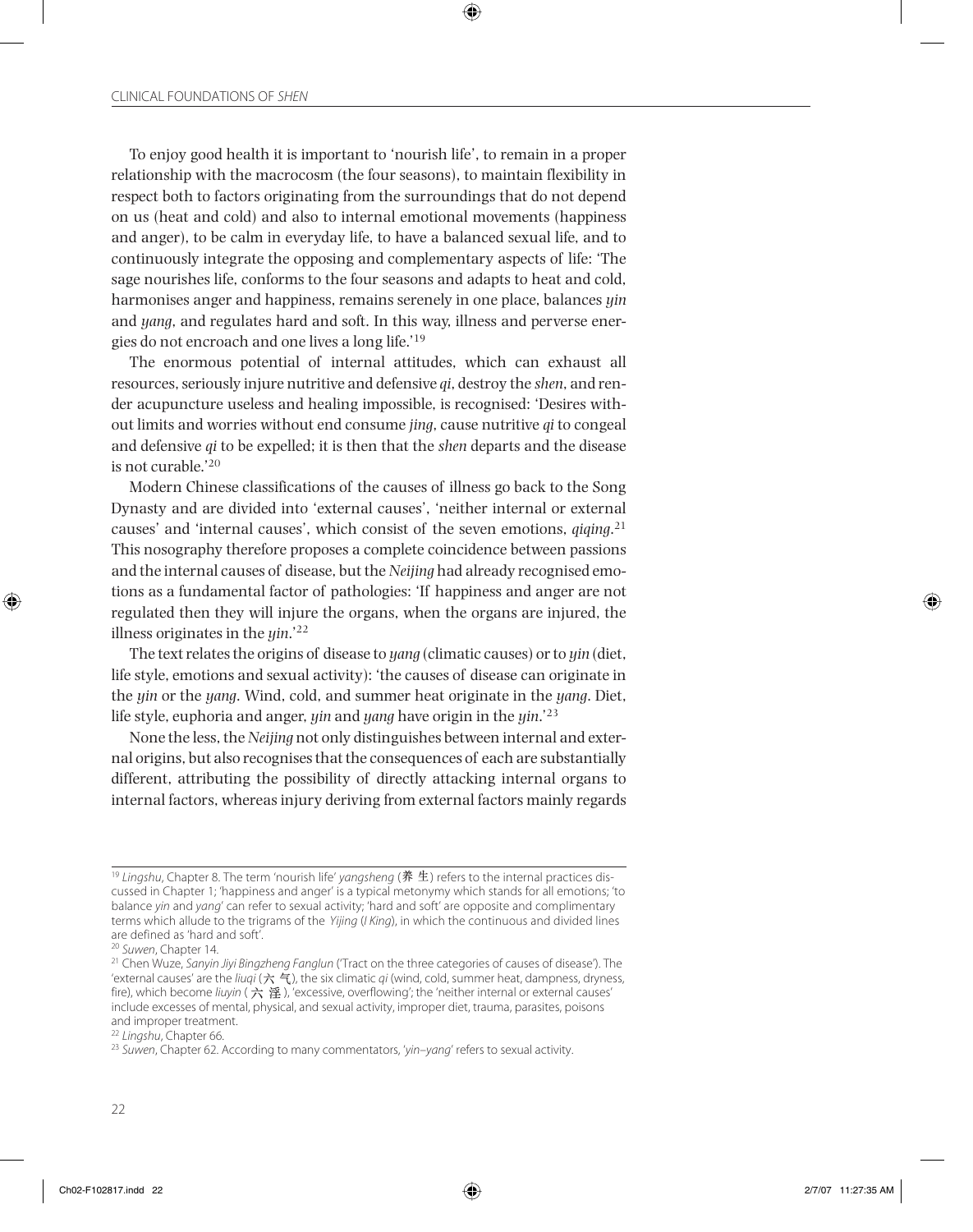the body and initiates from the external layers: 'Wind and cold injure the form; worry, fear and anger injure the *qi*.'24

⊕

# EMOTIONS, MOVEMENT OF *QI* AND ORGANS

Chinese medicine views emotions as physiological events, a response of the *shen* to stimuli from the outside world. Emotions are movements of *qi*, each movement being characteristic, and the qualities of response of *qi* vary according to the emotion involved. In the case of an excessive emotional force there will be an alteration of the physiological movements of *qi* and therefore illness.

The two chapters in the *Neijing* in which the consequences of pathological emotions are described in detail state in similar terms that when anxiety and worry manage to injure the *shen* one has a continuous fear of everything, and loses all resources.

In particular, sadness consumes *qi* and life, euphoria disperses the *shen*, thought and anguish obstruct the flow of *qi*, anger leads to bewilderment and a loss of control, fear confuses and agitates the *shen,* descends *qi* and does not contain it.

The *Suwen* offers a very concise description: 'I know that all diseases originate from *qi*. Anger, then *qi* rises. Euphoria, *qi* is released. Sadness, *qi* dissolves. Fear, *qi* descends. Cold, *qi* contracts. Heat, *qi* overflows. Fright, *qi* becomes disordered. Fatigue, *qi* is exhausted. Thought, *qi* is knotted'.25

The images presented by the *Lingshu* are just as effective:

So it is, sadness and sorrow, worry and anguish injure the *shen*, injured *shen* is followed by fear and apprehension, which drain and overflow without stop; sadness and sorrow move the centre, therefore exhaustion and consumption, loss of life; euphoria and joy, the *shen* is frightened and disperses, it is not stored; thought and anguish, then *qi* halts and is obstructed, it does not circulate; strong anger, then confusion and shock, there is no control; fear and apprehension, then the *shen* oscillates and is frightened, it is not contained.<sup>26</sup>

<sup>&</sup>lt;sup>24</sup> *Lingshu*, Chapter 6. 'Form' here is the translation of the term *xing* (形), in other words, that which one sees and has a specific form, the body. In the character there are three lines that represent shade (in other words, a solid body), while the other part of the ancient form of the character was a well, which however, according to Henshall stands for the structure, the model (*jing* 精 represented a field divided into nine lots the central one of which – with the well – was public) (Karlgren p. 1084, Henshall p. 104).

<sup>25</sup> *Suwen*, Chapter 39. See also the 'Clinical notes' at the end of this chapter. 'Is released' is the translation of *huan* (缓), the same term used for the pulse, which can have a different valence depending on whether it means 'moderate' or 'slowed down'; 'disordered' is the translation of *luan* (乱), a recurring term which defines disorder, the chaos in the movement of *qi* when it does not follow its usual paths; 'knotting' is the translation of *jie* (结), another common term which describes the conditions of *gi* which are later called constraint-yu (郁) and stagnation-zhi (滞).

<sup>&</sup>lt;sup>26</sup> Lingshu, Chapter 8. As specified in the 'Introduction' we chose a translation that is very close to the text, leaving to the reader the pleasure and task of selecting the most appropriate syntactic structure.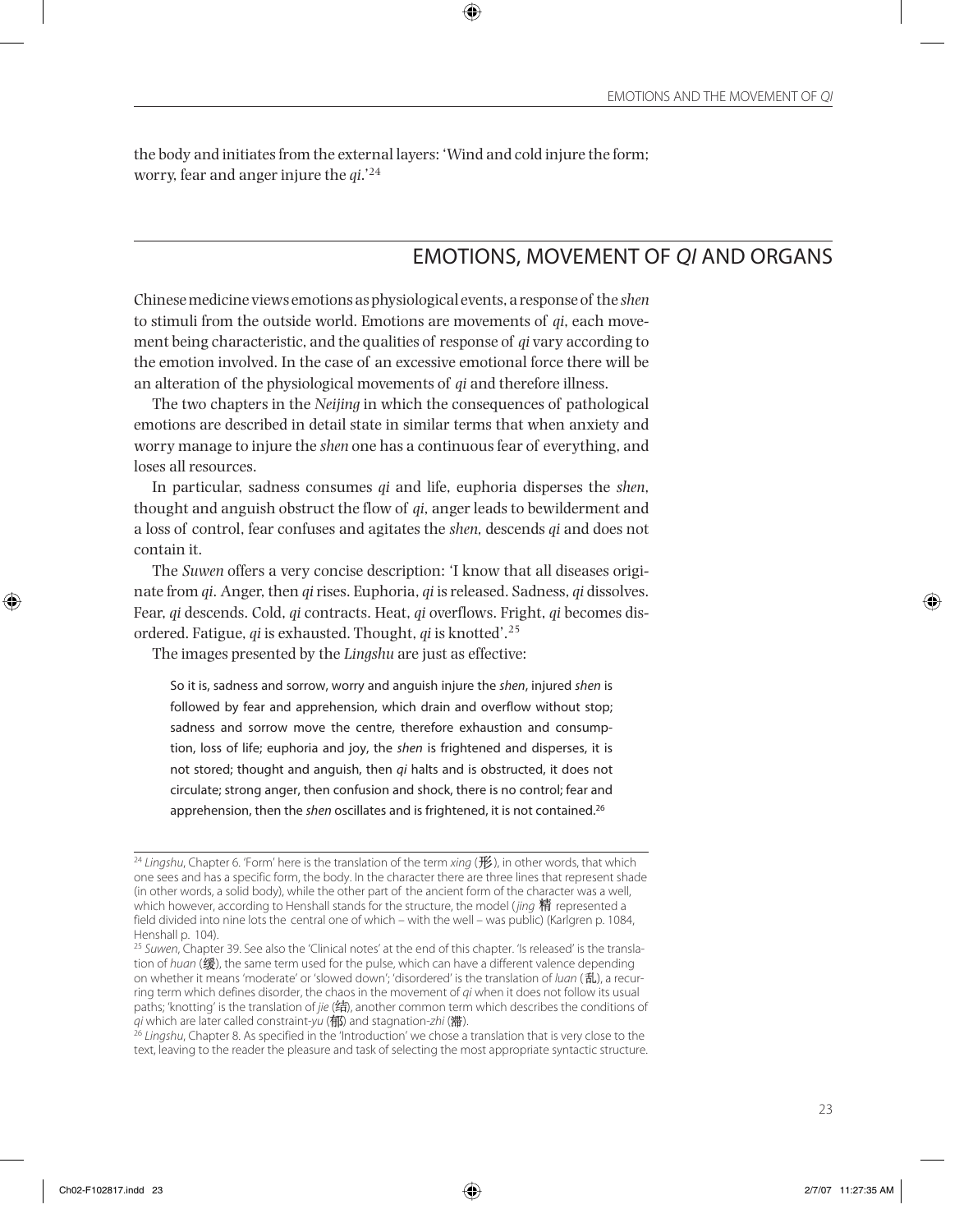These alterations in the movement of *qi* constitute the root from which the various clinical patterns with their somatic manifestations develop. The history of Chinese medicine, leading up to the differential diagnosis as it is formulated in TCM, offers an extremely refined analysis of the imbalances of *qi* and blood, the accumulation of pathogens, and the relation with the functions of the organs, but it is fundamental to remember that in any case the primary origin of disease goes back to the consumption of *qi*, its exhaustion, its knotting and its disorder.

⊕

Just as *yin* and *yang* do not have an autonomous existence and are not independently determined, but exist only as polarities in a complementary pair, so too psyche and soma are not conceived of as distinct entities, but are defined by their juxtaposition, constituting an indivisible and dynamic unit. In Chinese medicine, psyche and soma do not only interact sporadically, but coexist, each rendering the other's life possible, thanks to which as doctors, we find we do not need to choose between the material–physical–biological dimension and the spiritual–emotional–affective one.

The concept of *qi* causes our viewpoint to shift: that which is physical and that which is metaphysical are simply two expressions of the same thing. Emotions can give rise to somatic disorders as well as psychic illnesses; organic illnesses can, in turn, give rise to emotional alterations and psychic pathologies.

On the other hand, the 'organs' of traditional Chinese medicine also possess a sort of intermediate status between the substance of the body and the more subtle characteristics of *qi*; as 'energetic structures' these functional systems, which are obviously very different from their Western counterparts, still have a certain substantiality with specific manifestations and actions.

As such, emotional movements, which originate in the organs and at the same time act on the functional and organic systems, cannot be considered as in any way separate from the body. This implies that psychic disorders should be treated starting from the energetic system of channels and organs, utilising the usual diagnostic process, the same principles of treatment and the same therapeutic tools.

The following passage well illustrates these diverse aspects: firstly, it affirms a relationship between man and heaven, it notes that the organs produce the emotions through transformation and that emotions are *qi*, and lastly it states that emotions and external pathogens strike at different levels. 'Heaven has four seasons and five elements to generate, grow, gather, bury and produce cold, heat, dryness, dampness and wind. Man has five organs which produce five *qi* for transformation: euphoria, anger, sadness, thought and fear. Euphoria and anger injure the *qi*, cold and heat injure the body.'27

⊕

<sup>27</sup> *Suwen*, Chapter 5. If we refer to the triadic model with the three layers Heaven–Man–Earth, the emotions are positioned at the intermediate level 'Man', between the *shen* in its various expressions corresponding to the 'Heaven' and the organs with the structures and functions depending from them and corresponding to the 'Earth'.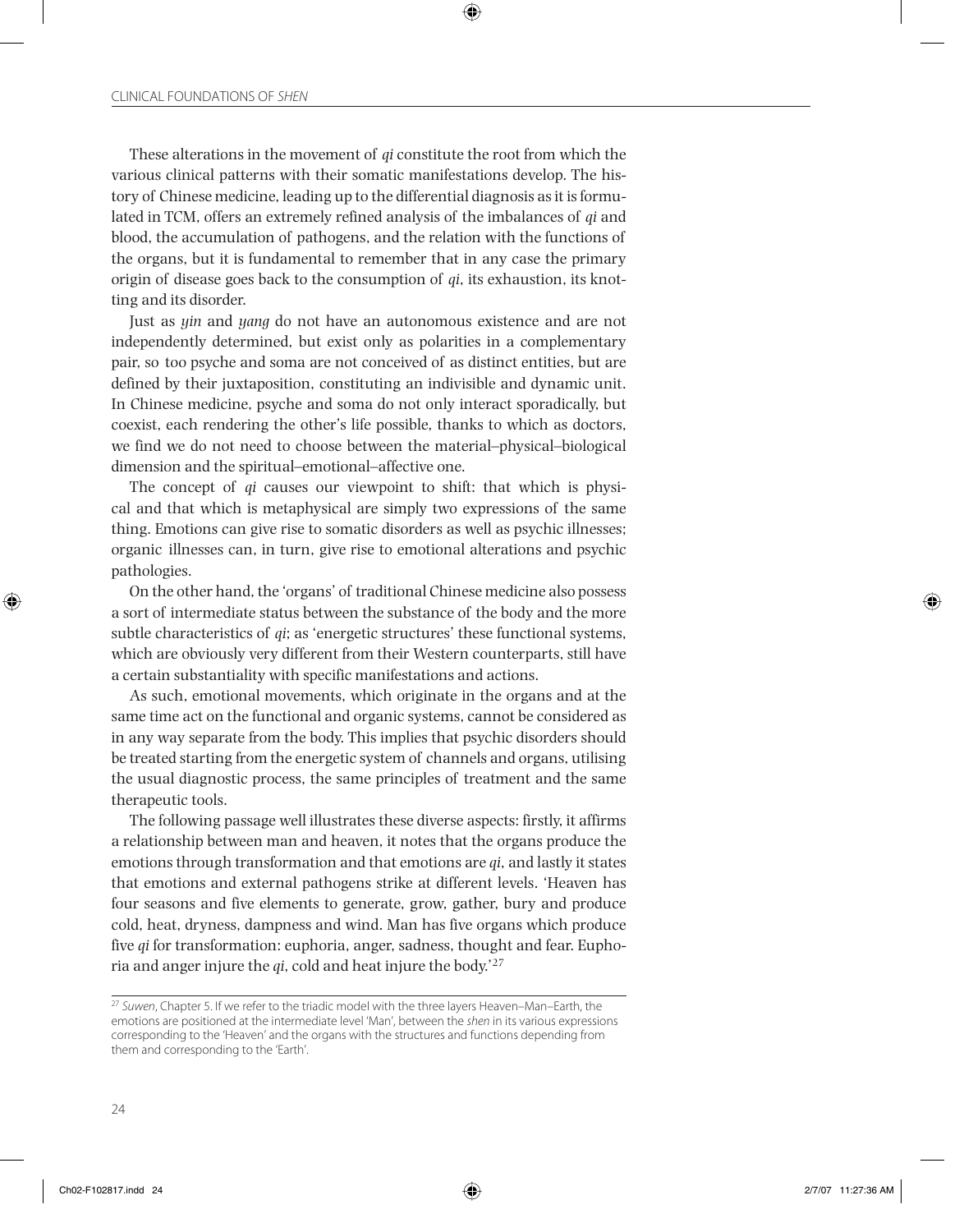Emotional disorders can give origin to somatic illnesses:

If euphoria and anger are not regulated, if lifestyle does not have a proper rhythm, if one is fatigued, all this can injure the *qi*; if the *qi* is stagnant, fire is exuberant and invades the spleen–earth. The spleen governs the four limbs; if the heat is oppressive, there is no strength for movement, one is lazy in speech, when moving there is a shortness of breath, there is heat on the surface, spontaneous sweating, restlessness of the heart and no peace.<sup>28</sup>

 $\bigcirc$ 

A modern text on psychiatry and TCM specifies:

Under external stimulation, emotions encounter change and they move internally; therefore alterations also occur on the level of the organs, channels, *qi*, blood, and liquids. Consequently, the regularity or lack of regularity in the functions of the organs and the vigour or weakness of *qi*, blood and liquids can be reflected in the change of emotions, while an excess or deficiency of emotions can directly influence the functions of the organs and the transporting and transformation of *qi*, blood and liquids. For example, the heart governs the *shen*, in the group of five emotions it corresponds to euphoria; an excess of euphoria influences the interior, injuring the heart, if the heart is injured *shen* becomes dull and loses its functions. According to the classics, it was the heart that took responsibility for the ten thousand things, and this function of the heart depends on the *shen*; if the latter is sick, upright *qi* accumulates and does not flow. This inevitably results in illness characterised by a loosening of the heart's *qi*. The liver governs the *hun*, its emotion corresponds to anger; a strong and unstoppable anger displaces the *hun* and injures the liver, if the *hun* is displaced the liver is injured, it loses control of its function– of regulating free flowing circulation – and the *qi* tends to rise perversely upward; if the *qi* rises and does not descend, constraint and knotting of liver *qi* occur.29

A number of points can be schematised as follows:

- Man's *qi* corresponds to heaven's *qi*, with a continuous interaction between internal movements and external stimuli.
- Emotions are movements of *qi*.
- The movement of *qi* can be altered: *qi* can rise inversely, disperse, knot, be depleted, become disordered.
- Emotions are expressions of the organs, just as are the colour of the face, the state of the tissues, and the climactic factor, and correspond to all the other aspects considered in the five elements model.
- Emotional disorders can crop up following alterations in the *qi* of the organs.
- Emotions generally act on the *shen* and its five forms, *wushen*.

<sup>&</sup>lt;sup>28</sup> Li Dongyuan, *Lanshi mizang* ('The secrets of the orchid chamber', 1276), chapter 'Yinshi laojuan' ('Tiredness and exhaustion, food and drink').

<sup>29</sup> Li Qingfu and Liu Duzhou, *Zhongyi jingshen bingxue* ('Psychiatry in Chinese medicine'), 1984, p. 103.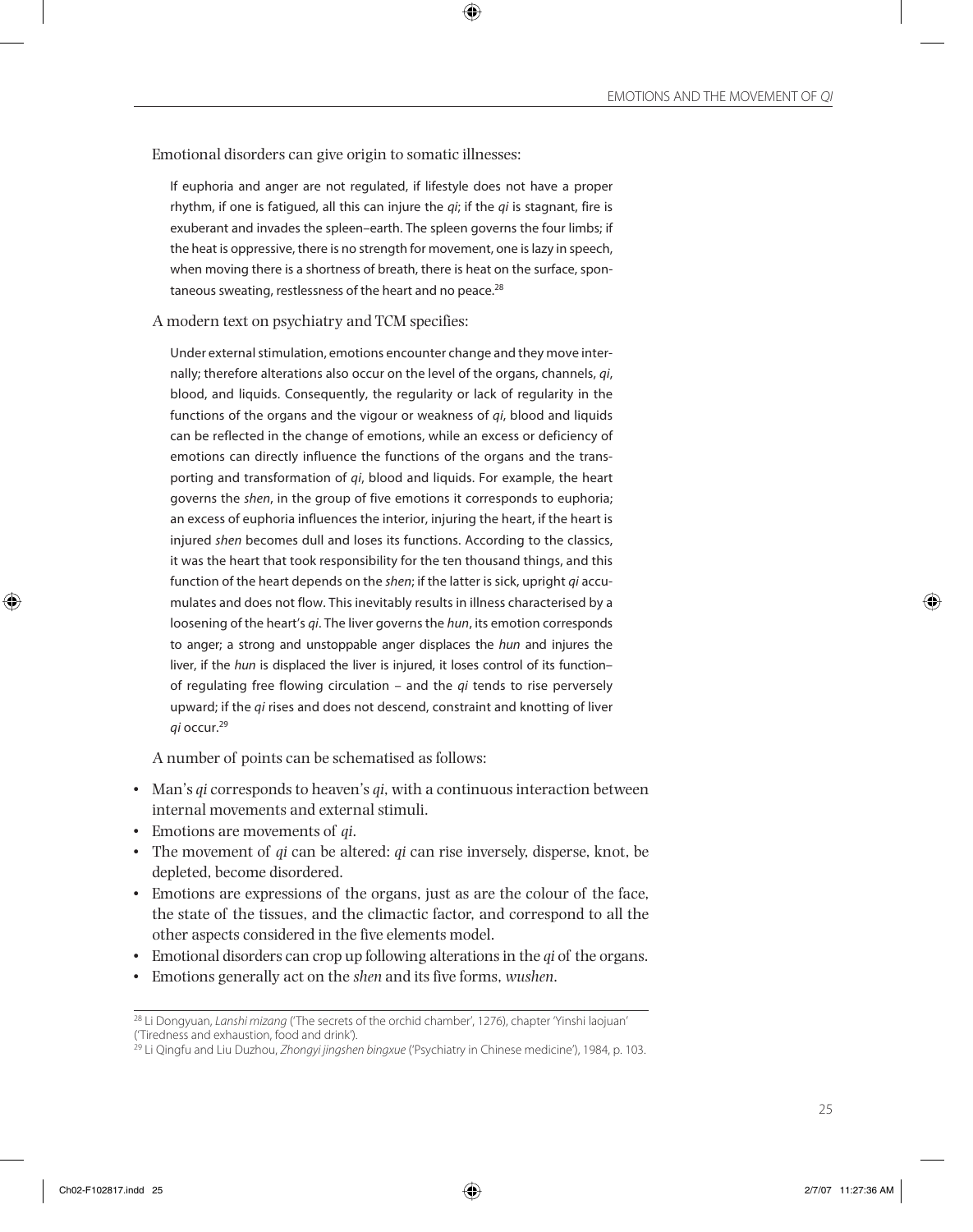● The five *shen* (*shen, hun, po, yi* and *zhi*), which reside in the five *zang* organs, influence emotions and vice versa.

 $\bigcirc$ 

- Excessive emotional movements injure the organs, in other words, they alter the normal physiology of their energetic structures.
- Emotional disorders can generate somatic illnesses.
- The control-*ke* cycle has a fundamental role in emotional dynamics.

# THE 'BENSHEN' CHAPTER OF THE *LINSHU*

These elements are expressed in the chapter of the *Lingshu* whose title refers to *shen* and its root/rooting-*ben*. The passage follows the description of the genesis of *shen*; we cite a translation that sacrifices English syntax in order to remain true to the original text and offers the possibility of following its original flow. A reflection on the passages referring to the spleen follows, which can, by analogy, be applied to the other organs.

Heart: anxiety, worry, thoughts and apprehensions, the *shen* is injured, injured *shen* then fear and terror, lost control, the muscles are consumed. The hair becomes fragile, the appearance is of premature death, one dies in the winter.

Spleen: oppression and anguish that do not dissolve, the *yi* is injured, injured *yi* then restlessness and disorder, the four limbs do not lift up. The hair becomes fragile, the appearance is of premature death, one dies in the spring.

Liver: sadness and sorrow convulse the centre, the *hun* is injured, injured *hun* then mania-*kuang* and oblivion, no *jing,*30 no *jing* then abnormal behaviour, the genitals retract and the muscles contract, the ribs do not lift up. The hair becomes fragile, the appearance is of premature death, one dies in the autumn.

Lung: euphoria and joy without limits, the *po* is injured, injured *po* then mania*kuang*, in the grip of mania the mind does not see others, the skin dries out. The hair becomes fragile, the appearance is of premature death, one dies in the summer.

Kidney: intense and incessant anger, the *zhi* is injured, injured *zhi* then one forgets what has been said, the flanks and spinal column are painful and do not bend forward and backward. The hair becomes fragile, the appearance is of premature death, one dies at the end of summer.

Fear and apprehension without end injure the *jing*, injured *jing* then pain in the bones, atrophy-*wei* and reversal-*jue*. There is often spontaneous descending of the *jing*.

The five zang organs store *jing*, they must not be injured, if injured they no longer protect, *yin* becomes empty, empty *yin* there is no more *qi*, no more *qi* then one dies.

<sup>30</sup> In this context the interpretation of *jing* is controversial; it can refer to a loss of *jing*-essence, *jing*-sperm or *jing*-mental clarity.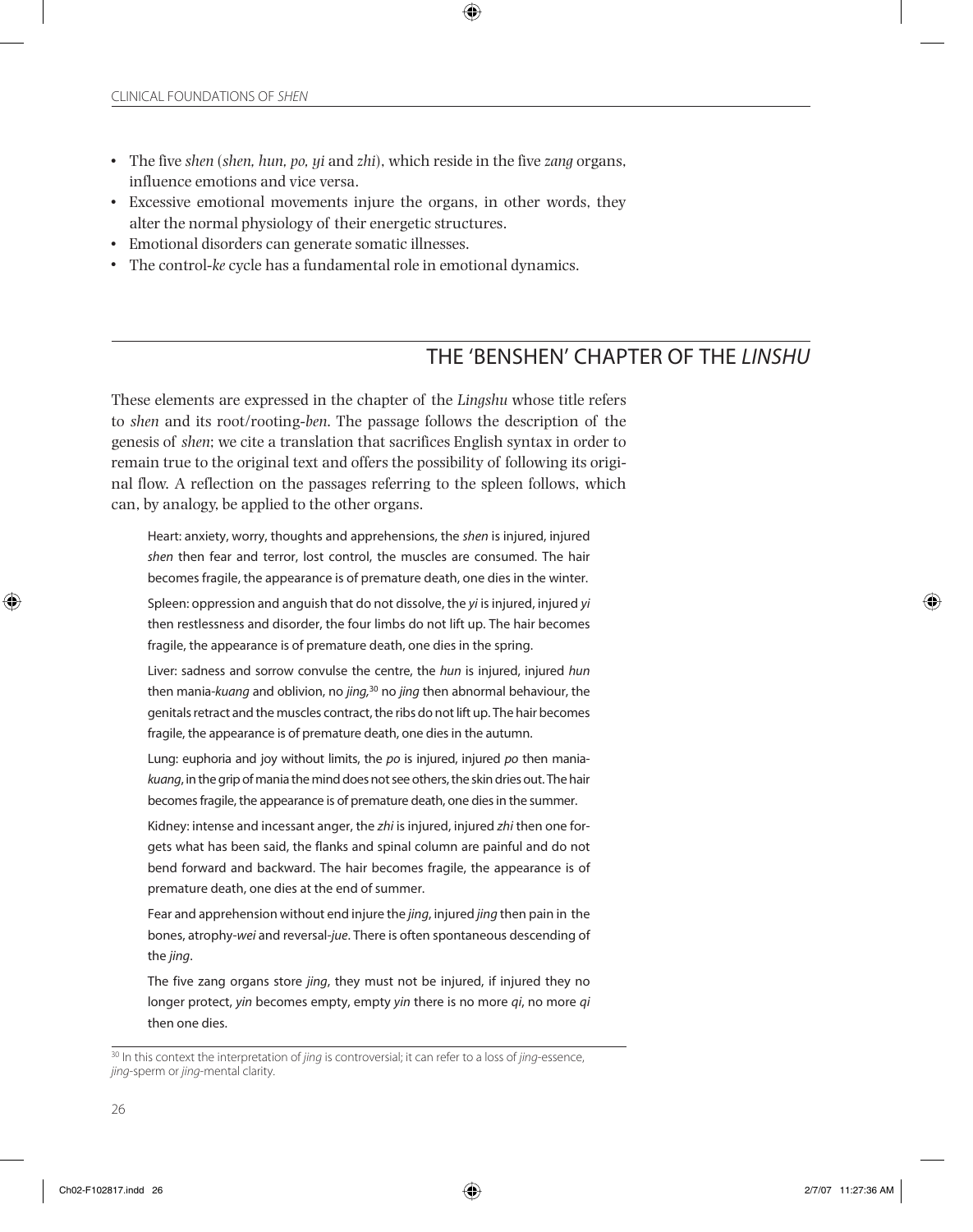Therefore, one who uses needles observes the state of the patient in order to learn if *jing* and *shen*, *hun* and *po* have been maintained or lost. If the five (*zang*) are injured the needles can not heal.

 $\bigcirc$ 

The liver stores the blood, blood is the residence of *hun*, if the liver is empty there is fear, if it is full there is anger.

The spleen stores nutritive *qi*, nutritive *qi* is the residence of *yi*, if spleen *qi* is empty the four limbs do not function, the five organs are not in harmony, if it is full the abdomen is swollen and menstruation and urination are difficult.

The heart conserves the vessels, vessels are the residence of the *shen*, if heart *qi* is empty there is sadness, if it is full there is uncontrollable laughter.

The lung stores *qi*, *qi* is the residence of *po*, if lung *qi* is empty the nose is obstructed, the passage of air is difficult and the breath is short, if it is full one has laboured and hoarse breathing, fullness in the chest and needs to lift the head to breath.

The kidney stores *jing, jing* is the residence of *zhi*, if kidney *qi* is empty there is reversal-*jue*, if it is full there is swelling and the five zang organs are not calm.

The form of the illness of the five organs must be examined to learn the fullness and emptiness of their *qi* and regulate it in a wise way.31

If, for example, we examine the spleen, an organ which in our society and culture has a front line role, we find a situation where psychic pain, depression, and the weight of sorrow do not manage to 'find a way out', in other words to resolve themselves or, in the words of the Chinese text, to dissolve. This oppression acts on the *yi*, and the capability of thinking. Psychic and physical consequences derive from this, with agitation and disorder of the spirit and fatigue of the body, which in turn no longer responds properly, and 'the four limbs do not lift up'.

Utilising the typical feature of a single part to represent the whole, it is said that 'the hair becomes fragile' to indicate a body which is suffering, which shows signs of extreme consumption with 'signs of premature death', and the phrase is repeated identically for all five *zang* organs.

One dies in spring, the season that belongs to the element that in the control-*ke* cycle dominates the spleen, which is too weak to sustain balance. For each element it is said that death occurs in the season that dominates it, to indicate the fundamental importance of the control-*ke* cycle in emotional pathologies.

After the description of the events which regard the individual organs, the text continues by reminding us how continuous fear injures the *jing*, the deepest level, and how injury to the organs signifies compromising the ability to store *yin*. If there is no more *yin*, then there is no more *qi* and one dies.

<sup>31</sup> *Lingshu*, Chapter 8. A complex work of translation and interpretation of this chapter was carried out through the years by C. Larre and E. Rochat de la Vallée (see for example *Les Mouvements du Coeur*, 1992).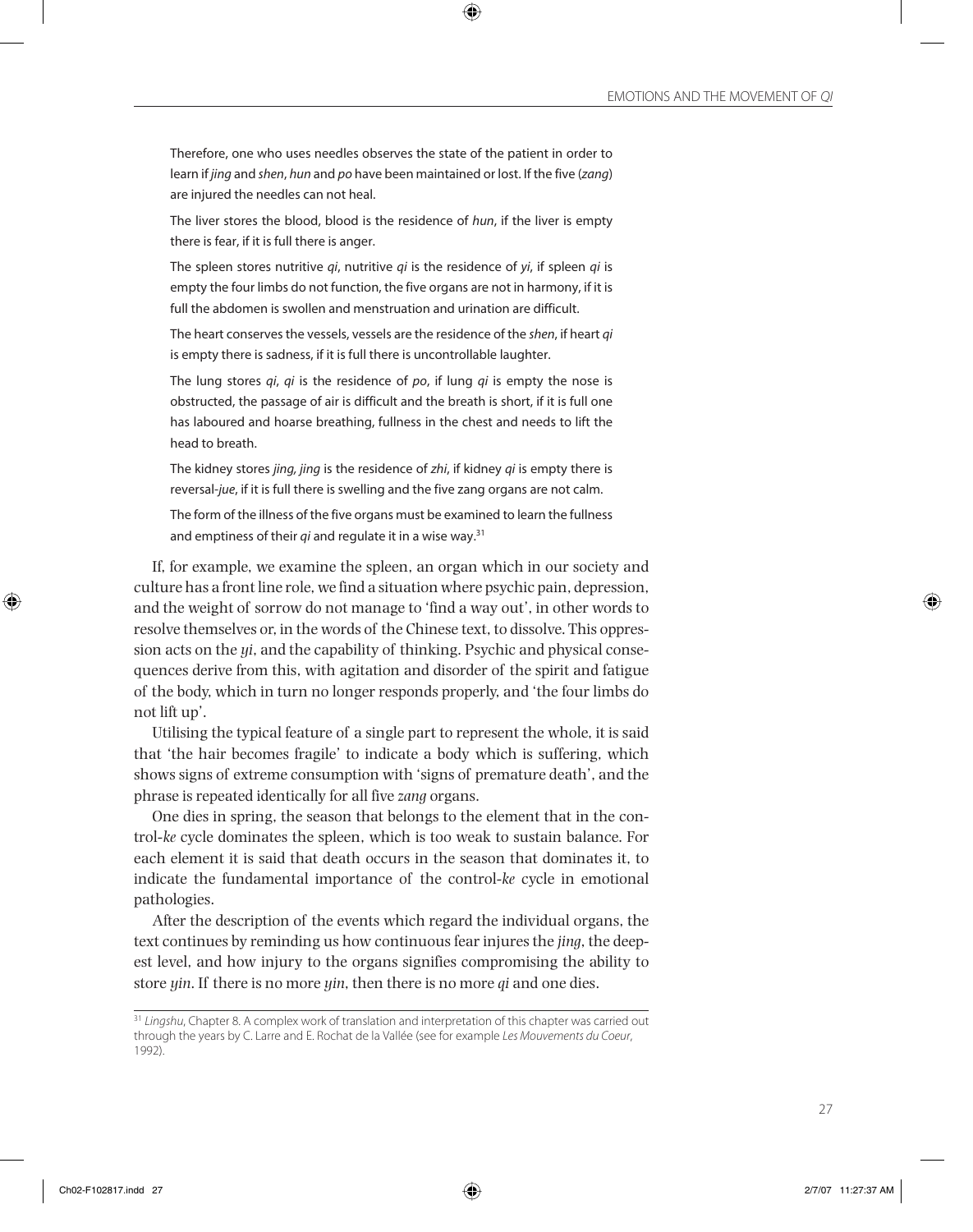The analysis of the various organs is then resumed, to remind us that the spleen stores nutritive *qi*, the residence of *yi*, and if spleen *qi* is lacking then the body does not function, relinquishing the regulatory system of the organs, while if it is full the stagnation manifests itself mainly at the abdominal level. For other organs (heart and liver) the consequences of their emptiness or fullness are seen primarily in the psychological domain – for example, they may produce fear or anger, sadness or uncontrollable laughter. The fundamental principles according to which an 'organic' (in the Chinese sense) alteration can cause both somatic and psychological disorders are derived from this analysis.

 $\bigcirc$ 

## PATHOGENIC PROCESSES

Emotions alter the movement of *qi*. In general, emotive alterations first compromise the 'functional' level of *qi*, after which they produce organic damage:

In the *Lingshu*, 'Benshen' chapter the pathological changes that occur when organs' associated emotions are damaged are described in great detail. Normally, the emotions injure the organs' *qi* first, producing functional changes in the organs themselves along with emotional changes. If the illness progresses, the emotions will then injure the *jing* of the organ, in other words the body, so that organ-related symptoms emerge – for example when it is said: 'the hair becomes fragile, the appearance is of premature death'.<sup>32</sup>

The change in the movement of *qi* can be a cause of pathology, with the involvement of blood, compromising of the organ's function, and syndromes of stagnation or emptiness.

A modern Chinese text introduces the subject by stating:

The movements of *qi* are the physiological basis of emotions. When the intensity of the emotional stimulus exceeds the organ system's capacity for regulation and in particular the ability of the liver to drain and release *qi*, the circulation and movements of *qi* cannot occur in a normal manner and they fall into disarray and the state of balance and harmony among the organs is shattered. In this way, emotional illnesses are generated and, for example, stasis of blood and *qi* stagnation are produced.<sup>33</sup>

⊕

<sup>32</sup> Zhu Wenfeng, *Zhongyi xinlixue yuanzhi* ('Principles of Psychology in Chinese medicine'), 1987, p. 101.

<sup>33</sup> Li Qingfu and Liu Duzhou, 1984, p. 104. 'To drain and release' is the translation of *shuxie*, discussed in the Chapter 4 on constriction-*yu*; 'movements of the *qi*' is the translation of *qiji*, that is the movements of coming in and going out, downwards and upwards, 'emotional illnesses' is the translation of *qingzhi jibing*, as specified in the Introduction.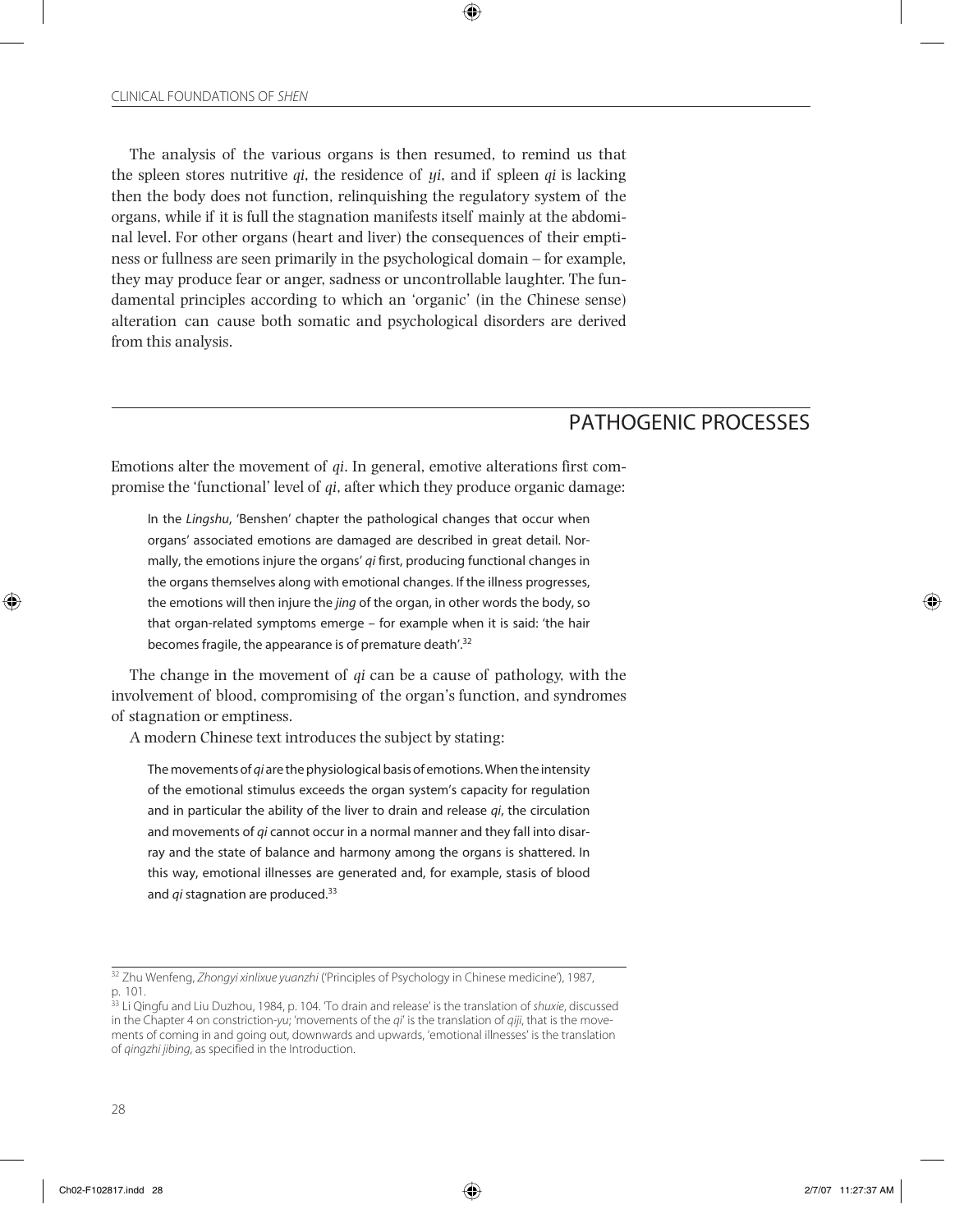The pathogenic process is complex and, as always, numerous factors intervene, of which the foremost is the patient's energetic balance – or, in other words, the sum of pre-heaven and post-heaven *qi*. In general, emotions have greater effect in a 'terrain' that is not the ideal one of dynamic equilibrium between *yin* and *yang*, free flowing *qi*, and harmony among the five organs. Great sadness will have different impacts and pathological developments in a person with a good reserve of *jing*, in a person with deficiency of lung *qi*, and in a person with spleen deficiency and an accumulation of phlegm.

 $\bigcirc$ 

The first changes following an emotional stimulus occur at the level of *qi*, causing alterations in its basic physiological flow. These are short term changes that can be compared to the automatic responses of the vegetative nervous system: 'The organism's physiological reactions which appear following changes in the movement of *qi* such as, for example, the free flowing of blood in the vessels due to joy, redness in the face and ears due to anger, heavy breathing and sobbing due to sadness, stagnation and non-transformation of foods due to worry, and sweating and trembling due to fear, are all reversible changes. At this stage, it is sufficient to remove the emotional stimulus and the movements of *qi* will return to normal.'34

It is, rather, in the next stage that these changes are consolidated, accompanied by compromise at various levels. At first the changes become chronic, so worsening the alterations in the flow of *qi*: for example, a 'perversely' rising *qi* can be produced, in which stomach *qi* rises instead of descending, spleen *qi* drops downward and does not maintain its supporting function, lung *qi* does not descend and diffuse, liver *qi* does not manage to produce a free flow, heart *qi* does not harmonise and kidney *qi* does not control opening and closing.

In any case, when *qi* movements are altered they become laboured and therefore consume *qi*, with specific consequences on the various organs.

A deficiency of *qi* can, in turn, cause deficient circulation, which predisposes to stagnation/stasis and the formation of various accumulations – for example *qi* stagnation, blood stasis, accumulation of dampness and phlegm, transformation into fire and emission of internal wind.

Stasis and accumulations then attack the more substantial aspects and excess syndromes transform into deficiency syndromes, with consumption of *yin*, blood, and *jing*.

The same modern text describes the 'phases of becoming chronic' thus: 'One can then have: (a) concurrent presence of full and empty, and injury to both *yin* and *yang*, pre-heaven and post-heaven; (b) the production of phlegm or stagnation which further aggravates the pathological conditions; (c) further strengthening of the emotional alterations. The flow of *qi* and blood will have even more difficulty returning to normal. The treatment will be very

⊕

<sup>34</sup> Li Qingfu and Liu Duzhou, 1984, p. 104. 'Worry' is the translation of the contemporary term *yousi*, 'preoccupation, anxiousness'.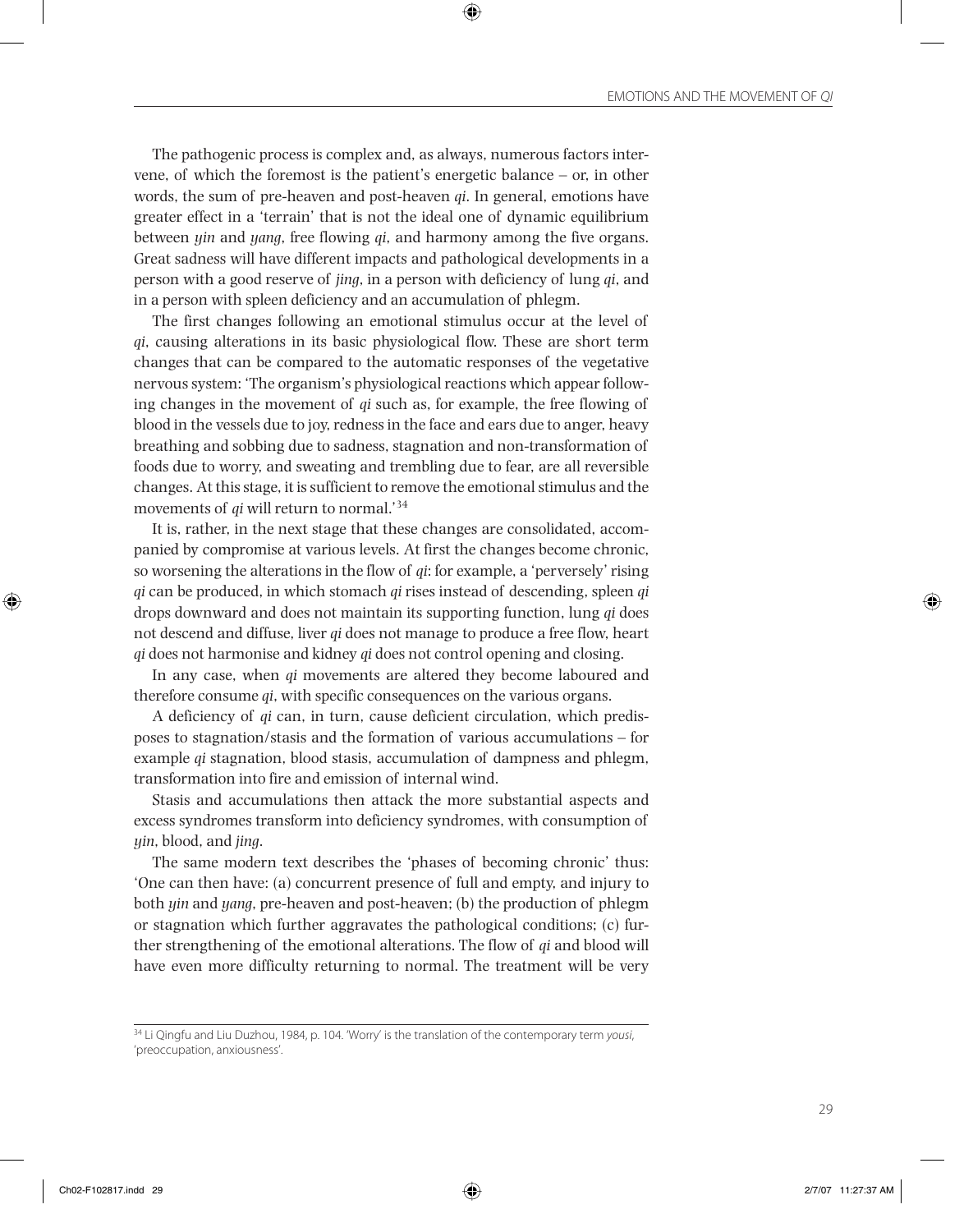complex: you will need to take action using the psychic method to eliminate the causes of illness and using prescriptions to regulate and eliminate phlegm, stagnation, etc'.<sup>35</sup>

## RELATIONS AMONG EMOTIONS AND THE FIVE ELEMENTS-*WUXING*

 $\bigcirc$ 

The *Neijing* recognises five emotions, which have specific relationships with the five elements and the five *zang* organs. As with other correspondences in this analogical model, such as dryness which belongs to metal and at the same time easily injures the lung, so too emotional manifestations of *qi* are both expressions of the corresponding element – whichever has the most resonance – and at the same time specific areas of danger.

The *wuxing* system is regulated by physiological relationships of generation and control and can be subject to pathological changes due to deficiency or excess of an element and the related consequences on the other elements.<sup>36</sup>

| <b>EMOTION</b>          | <b>CORRESPONDENCE</b>                                               | <b>CYCLE OF CONTROL-KE</b> |
|-------------------------|---------------------------------------------------------------------|----------------------------|
|                         | $xi(\overline{B})$ euphoria corresponds to heart – fire             | dominates sadness – metal  |
|                         | si (思) thought corresponds to spleen – earth dominates fear – water |                            |
|                         | bei (悲) sadness corresponds to lung – metal dominates anger – wood  |                            |
| $k$ <i>ong</i> (恐) fear | corresponds to kidney – water dominates euphoria – fire             |                            |
| $nu(\mathcal{X})$ anger | corresponds to liver – wood dominates thought – earth               |                            |



**Figure 2.1** Relationship among emotions and organs in the *wuxing* system

⊕

<sup>35</sup> Li Qingfu and Liu Duzhou, 1984, p. 104. 'Psychic method' is the translation of *jingshen liaofa*, which is a generic term.

<sup>&</sup>lt;sup>36</sup> Wuxing 五行: we have kept the translation 'five elements' which is now commonly used even though the term 'phase', 'processes', 'motions' or 'movements' would give a better idea of the concept of movement encompassed by the character *xing*. Moreover, unlike the Four Elements of the Greek and Medieval philosophies, they are not conceived as elements constituting things, instead they imply a continuous movement through links of generation-*sheng* and control-*ke*.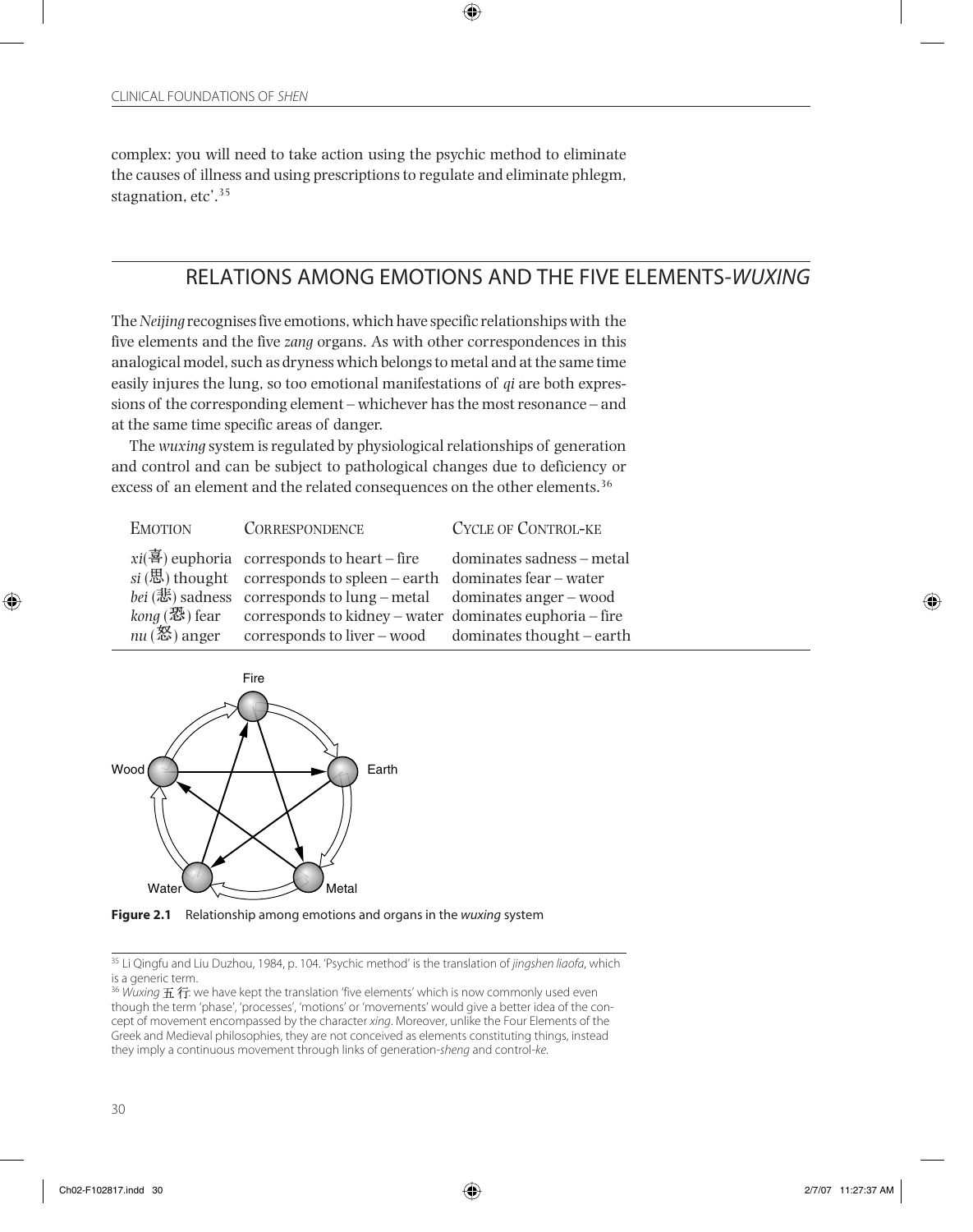The cycle of domination or control-*ke* assumes particular relevance when considering the interaction among corresponding elements: every emotion dominates, controls and limits the emotion that follows the next one in the sequence (the 'grandchild'), and so it is necessary to take this into account in evaluation and treatment.37

 $\circledast$ 

Illnesses that appear suddenly do not necessarily have to be treated according to the cycle of generation-*sheng*, since they may not follow this order, especially in suddenly appearing emotional disorders. Thought, fear, sadness, euphoria, and anger often do not follow the cycle of generation and for this reason can cause more serious disorders. Therefore an excess of euphoria provokes emptiness [in the heart] and kidney *qi* exercises too much control. Anger, liver *qi* exercises too much control [on the spleen]. Sadness, lung *qi* exercises too much control [on the liver]. Fear, spleen *qi* exercises too much control [on the kidney]. Thought, heart *qi* exercises too much control [on the lung]. These are illnesses that are provoked by emotions, which do not follow the cycle of generation-*sheng,* but rather the cycle of control-*ke*. Therefore the basic illnesses are five, but there are 25 variations.<sup>38</sup>

As will be noted, the overwhelming of an element can depend on an actual excess of an element, which therefore subdues its controlled element, or on a deficiency, which causes the weak element to be invaded.

Wang Bing, the great commentator of the *Suwen* of the Tang Dynasty, discussing the phrase 'anger dominates thought', specifies: 'When there is anger there is no thought, in the impetus of rage one forgets one's misfortunes, and this is the victory (of anger over thought).'39

Famous clinicians used this relationship in the course of various procedures in their treatments. This type of therapy was particularly developed by Zhang Zihe:

Sadness can treat anger: one must move the patient with sad, painful and bitter words; euphoria can treat sadness: one must entertain the patient with jokes, wisecracks, and practical jokes; fear can treat euphoria: one must frighten the patient with threatening words about death or bad luck; anger can treat thought: one must provoke the patient with insolent words; thought can treat fear: one must divert the patient's attention towards another subject, so that he forgets the cause of his fear. […] I have tried the method of imitating the moves of the witchdoctor and the courtesan to treat knotting due to sadness.<sup>40</sup>

38 Wang Bing, *Zhu huangdi suwen* ('Commentary to the *Huangdi suwen*'). The sentence can be found in Chapter 67 of the *Suwen*, 'Wuyunxing dalun' ('Great treatise on the five movements'). 39 Wang Bing, *Zhu huangdi suwen* ('Commentary to the *Huang Di suwen*'). The sentence can be found

<sup>37</sup> In Italy it is sometimes referred to as 'grandfather–nephew'. The cycle *ke* acts on the element following the generated -*shen* 生 one (that is the one following immediately). The character *ke* 克 means: 1. 'power, being able to'; 2. 'dominating, controlling, submitting'; 3. 'containing, limiting'; 4. 'digesting'; 5. 'setting a limit in time' (Wieger p. 75k, Karlgren p. 415).

in Chapter 67 of the *Suwen*, 'Wuyunxing dalun' ('Great treatise on the five movements'). 40 Zhang Zihe, *Rumen shiqin* ('Confucian responsibilities towards family and parents'), chapter 'Jiuqi ganji gengxiang weizhiyan' ('Treatment of illnesses of the nine *qi*'). 'Imitating the moves of the witchdoctor and the courtesan' means 'to amuse, distract, induce laughter'. On this issue see also Chapter 14 on the treatment with emotions in the classics.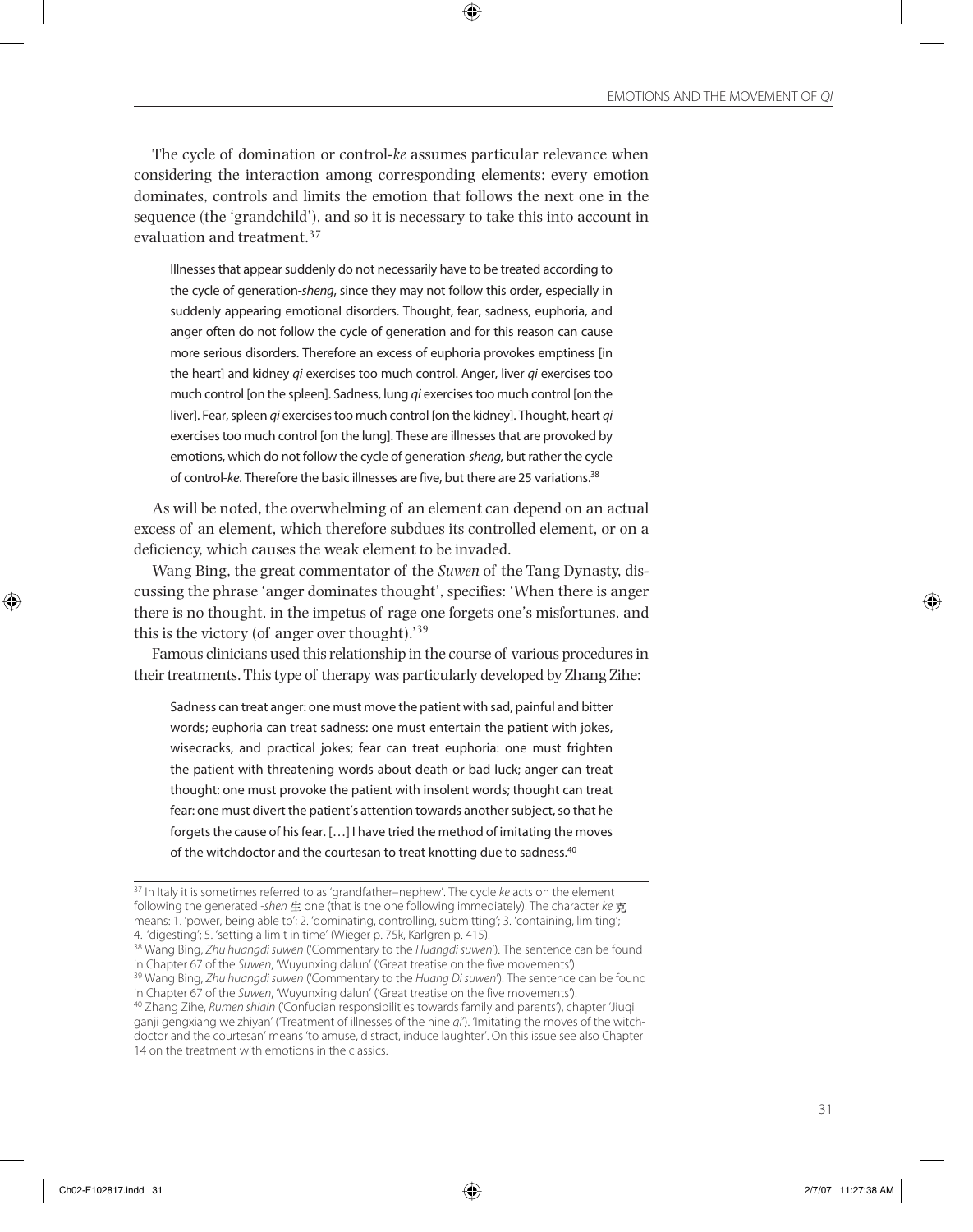# CLINICAL NOTES

In Chinese clinics, little time is spent on the baring of the patient's soul and the pangs suffered, yet it is always surprising how the doctors manage to determine the weight of eventual psychic components in a short time. When we listen to their conversations and the questions and answers, we find ourselves in what is an alien universe for us, but then the patient is cured and we can only accept the results.

 $\bigcirc$ 

Such a prudent attitude towards emotional labours is often difficult for us to comprehend, so much so that one can have the impression that modern Chinese doctors simplify the psychic universe to a level which is crude and banal, and it is easy for us to suspect that the five or seven codified emotions are a superficial reduction with respect to the refinement of our analysis of feelings.

The fact that the Chinese do not show their emotions also seems strange to us, even more so given that hiding emotions implies being untrustworthy in our iconography.

Certainly, Chinese culture is profoundly different from our own, which particularly since the 1800s and in contemporary thought has placed personal aspirations and the feelings that link us to others at the centre of attention. This process finds full expression in the development of psychoanalysis and our general way of perceiving and referring to ourselves nowadays. However, that which seems obvious to us – specifically the expression of feelings, or the introspective search for the person's internal truths and his psychological aspects, cannot in reality be identified as absolute human traits.

Chinese tradition, for example, attributes a different role and importance to emotions: in Confucian ethics the individual – and therefore his personal affairs including those of an emotional nature – is of secondary importance to his role as part of a collective; in Daoist thought, in order to adhere to the *dao* one must calm the *shen* to avoid its being disturbed by external and internal events; in Buddhist tradition, the first step towards understanding consists of distancing oneself from the various attachments of the soul.

In any case, we cannot forget that even in Western civilisation the question of the identity of the individual only goes back to the first centuries of the Christian era. In Ancient Greek society, taking care of oneself did not mean turning oneself into an object of consciousness, but rather constituting oneself as a subject of action with respect to world events, asking oneself what one's obligations were with respect to the family or as a citizen in the *polis*. 41

⊕

<sup>41</sup> On this issue see also the article by Frederic Gros on the last Faucault, 'what do we want to do with ourselves?', Il Manifesto, 21.6.2001.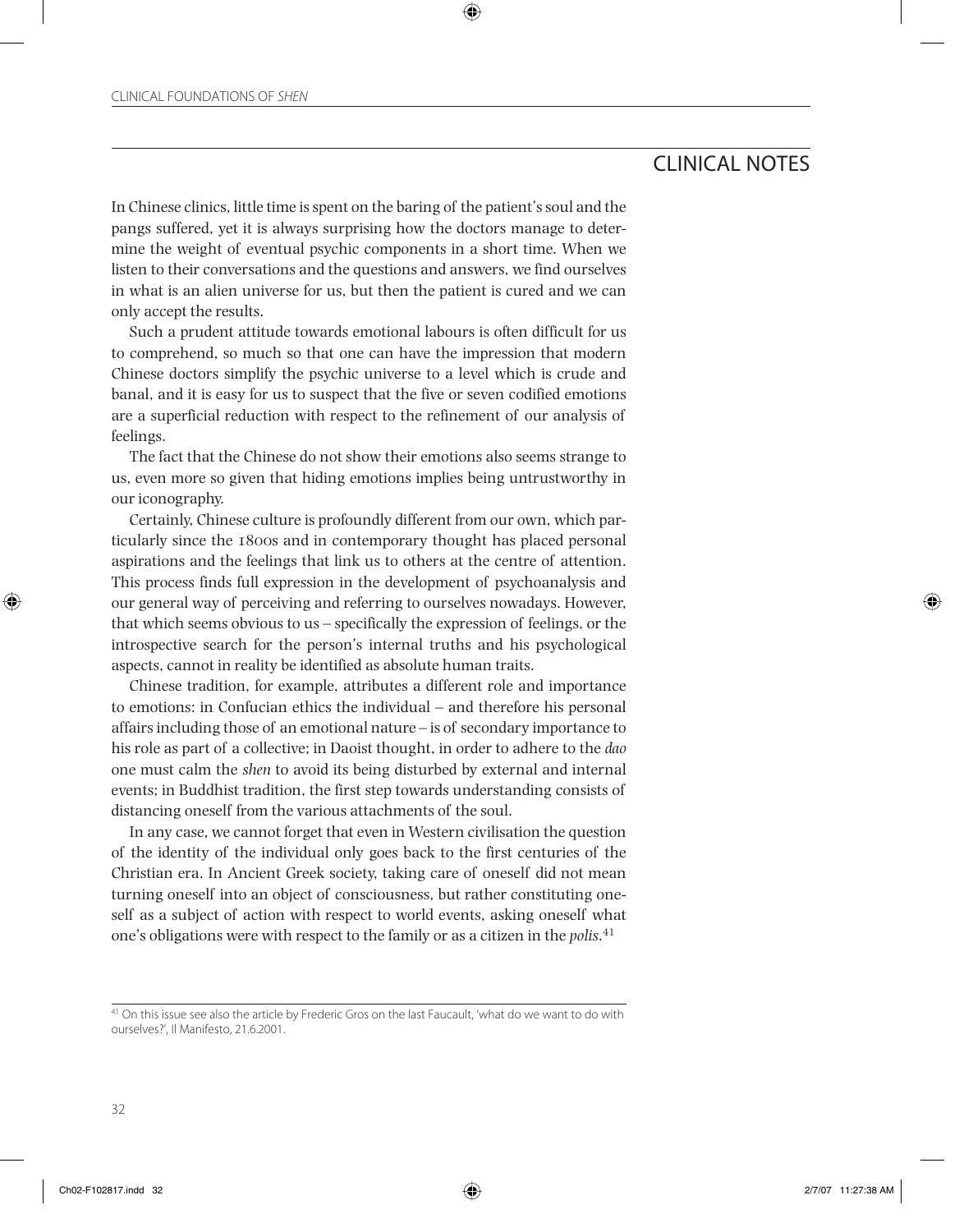## Diagnosis

In Chinese thought, theoretical reflections on feelings and passions followed specific paths: as we said in the beginning of this chapter, the five emotions can be compared to primary nuclei, equivalent to a sort of concentration of internal emotional movements.

 $\bigcirc$ 

However, just as the treatment of prevalently emotional syndromes is carried out on the basis of the general picture which includes signs and symptoms of a somatic type, so too the diagnosis will be based on the four methods, whose integration is particularly valuable in those patterns where emotions play an important role.

The words the patient uses regarding a specific emotional problem are, in fact, only some of the methods we have available for perceiving where and how *qi* flow has altered. The verbal explanation can be limited or even lead us astray; in this case the somatic symptoms and the objective elements based on observing and touching can be of great help.

When interpreted according to traditional systems of correspondences, we can also put mental states, movements of the soul or other conditions that do not coincide with the five classical emotions (for example, shame, guilt feelings, frustrations, feelings of abandonment, etc.) into context. In this regard, the reading of the pulse and the palpation of the points (especially *shu* and *mu*, the *yuan* of the three *yin* channels and the *he* of the three *yang* channels of the foot, and, naturally, the symptomatic points), the examination of the tongue, and the accurate observation of the patient's being (the *shen* of the eyes, the complexion, signs on the face, the state of various tissues, attitude, movements, etc.) are fundamental.

However, even if a definite diagnostic hypothesis is indicated by all these signs and symptoms, it is still essential to listen closely to what the patient is saying, without taking anything for granted and without making premature inferences.

Since emotions are movements of *qi*, physical experiences correspond to them. If – as often happens – a patient tends to tell an abstract story, it is necessary to find a means of arriving at an understanding of what his real physical sensations are. $42$ 

## Perception of Emotions

This is not the proper place to enter into a debate over whether or not there is greater somatisation of psychological disorders in China compared with

⊕

<sup>42</sup> See also Chapter 16 on the events related to acupuncture and case study 6.1.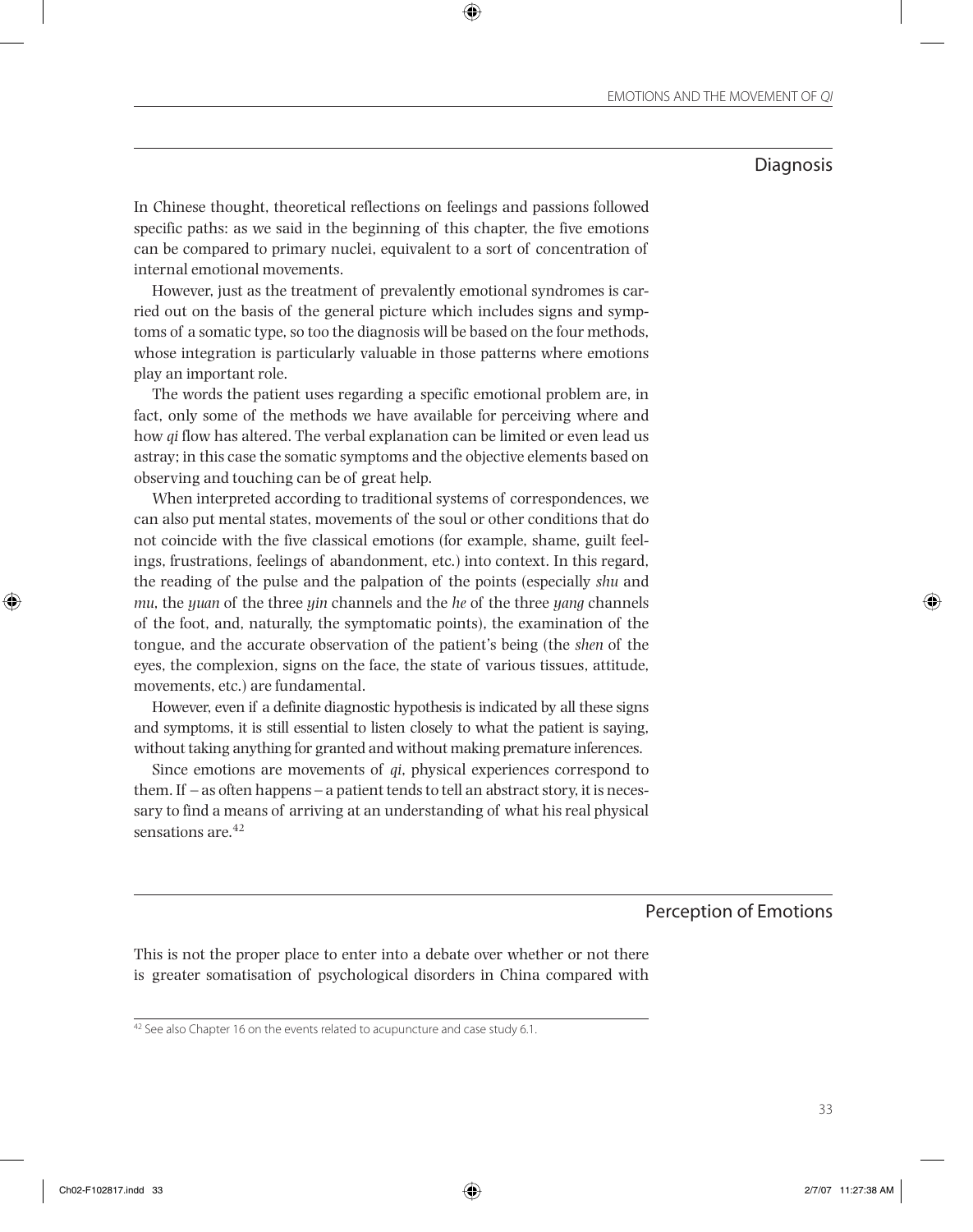more developed countries, or the decreased capacity for interaction that this hypothesis often implies. We should remember, however, that a somatising tendency is also decidedly relevant in studies on Western populations. Feelings of malaise are extremely frequently referred to as somatic symptoms in the absence of objectively demonstrated organic pathologies – so much so that, according to certain studies, psychiatric disorders are referred to as somatic by patients in over 90% of cases.<sup>43</sup>

⊕

Emotions can injure *qi*, blood and organs, but above all they are movements of *qi* and pathologies derive from a disorder in the physiological movements of *qi*. *Qi* is constrained, knotted, rises inversely, stagnates, sinks, and hesitates in abnormal excesses and deficiencies and so forth, and this produces physical and emotional sensations.

Knowing that people often lack both the habit of direct perception of emotions and their verbal expression, it can be useful for us to direct our attention to a number of elements that help in recognising the five emotions in themselves and in the clinical setting. The following sections review the observations and language encountered in daily clinical practice so that we may better understand how best to deal with both the complexity of patients' emotions and the reactions that these produce in us.

It is a good rule to recognise emotions as authentic and genuine movements of *qi* (for example, rather than 'producing *qi* which rises perversely', anger is in itself '*qi* that rises upward'); we need to appreciate fully that rather than cause and effect, it is a matter of concurrence.

Knowing that words are often used to explain and rationalise, it is important to discern and acknowledge every emotion as a specific internal sensation inside ourselves, revealing and identifying every movement of *qi* as a direct experience (and the various forms of practice with *qi* help with these aspects). This refining of our own sensibility simplifies the job the patient has to perform in order to discover his emotions beyond the words with which he usually describes them.

In basic manuals, the relationship between emotions, organs and movements of *qi* is explained; however this information is often restricted to the general context and difficult to apply to clinical practice.

Anger-nu<sup>(怒)</sup>

Pertains to wood–liver.

*Nu* means 'anger, rage, ire'; like many of the terms which refer to the mental/emotional area, it contains the radical 'heart', while the phonetic

⊕

<sup>43</sup> Goldberg, D., *Epidemiology of Mental Disorders in Primary Care Settings*, 1995. A first explanation of this mechanism is in the fact that dysphoric emotions are socially stigmatised, while somatic symptoms are more easily accepted.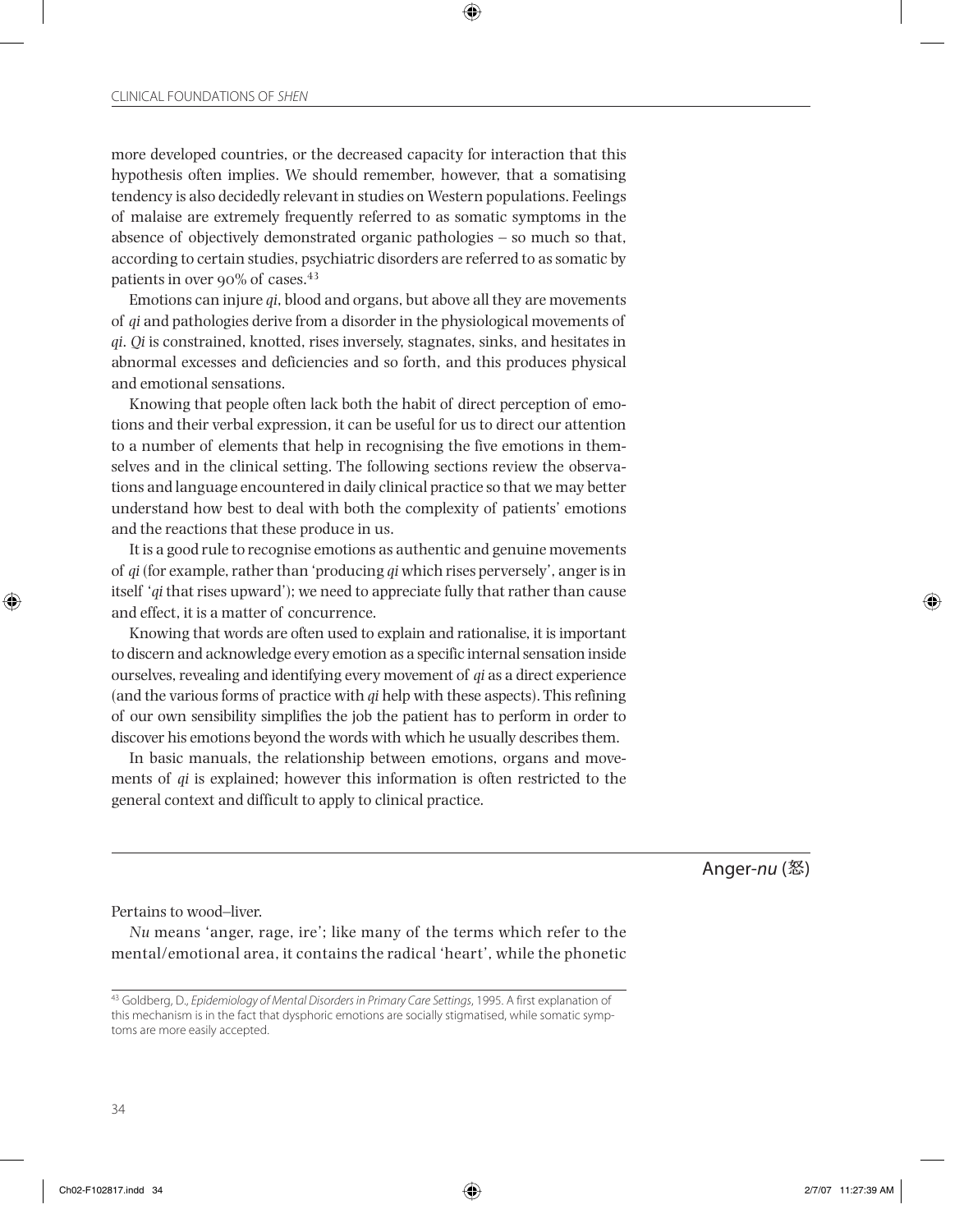part utilises the semantically quite suggestive character *nu*, meaning 'slave'.44

 $\bigcirc$ 

Being angry is feeling 'the rage mounting', which corresponds precisely with the classic description 'anger, then *qi* rises'; 'with anger, *qi* rises in an unstoppable way, heat rises attacking the heart, breathing is short as though one is about to die, there is no air to breathe'.45

However we certainly cannot ask a patient if he gets angry often; quite apart from the fact that direct questions often produce wrong answers, the term 'getting angry' generally evokes scenes of furious rage in which the person quite honestly does not recognise himself.

This movement of *qi* rising is important to take into consideration; it is a sudden internal movement, immediate and uncontrollable, a type of 'internal excitement' following the most varied events. It is like an internal cry (the crying–shouting of the liver), it is an irritable response to even little things that happen or do not happen, that others do or do not do, or that we ourselves do or do not do – events that are often of little importance, but are in effect destabilising. It can also manifest as simple intolerance without bad moods or ruminations, but rather an ever-present readiness to snap, and we can detect that everything about the person remains tense, like the *xuan*-wiry pulse, typical of the liver.

This movement may not have an immediate direct expression in words or deeds, due to its natural tendency to subside – if it is not too powerful – or due to a constraint which keeps it on hold, considering it inopportune, with enormous and unhappy effects on the psychological balance.

Furthermore, we note that the relationship between anger and aggressiveness was already recognised in the *Nejing* in its affirmation that when liver *qi* is empty there is fear.

Euphoria-xi (喜)

Pertains to fire–heart.

The difference between *xi* and *le* is that, whereas the first represents a type of happiness closer to a euphoric state, the second is a more harmonious form of joy; euphoria or 'excess of joy' is expressed in the patient mostly as a state of excitation, possibly slight, but continuous – a form of being constantly 'out of bounds'. Such people are generally hyperactive, they communicate a

<sup>&</sup>lt;sup>44</sup> The character *nu* 怒 'slave' is composed of 'woman' and 'hand' (Wieger p. 67c, Karlgren p. 674). <sup>45</sup> Chao Yuanfang commenting the sentence 'rage, thus the *qi* rises' nu ze qi shang 怒 则 气 上 in the *Suwen*, Chapter 39. In: *Zhubing yuanhoulun* ('Treatise on the origin and symptoms of illnesses', 610). In the general medical tradition there is also a more specific reference to *yunu* 郁 怒 'contained rage', *baonu* <sup>[暴</sup>怒 'exploding rage' and *fennu* 愤怒 'resentment-indignation' (for example in *Lingshu*, Chapter 6).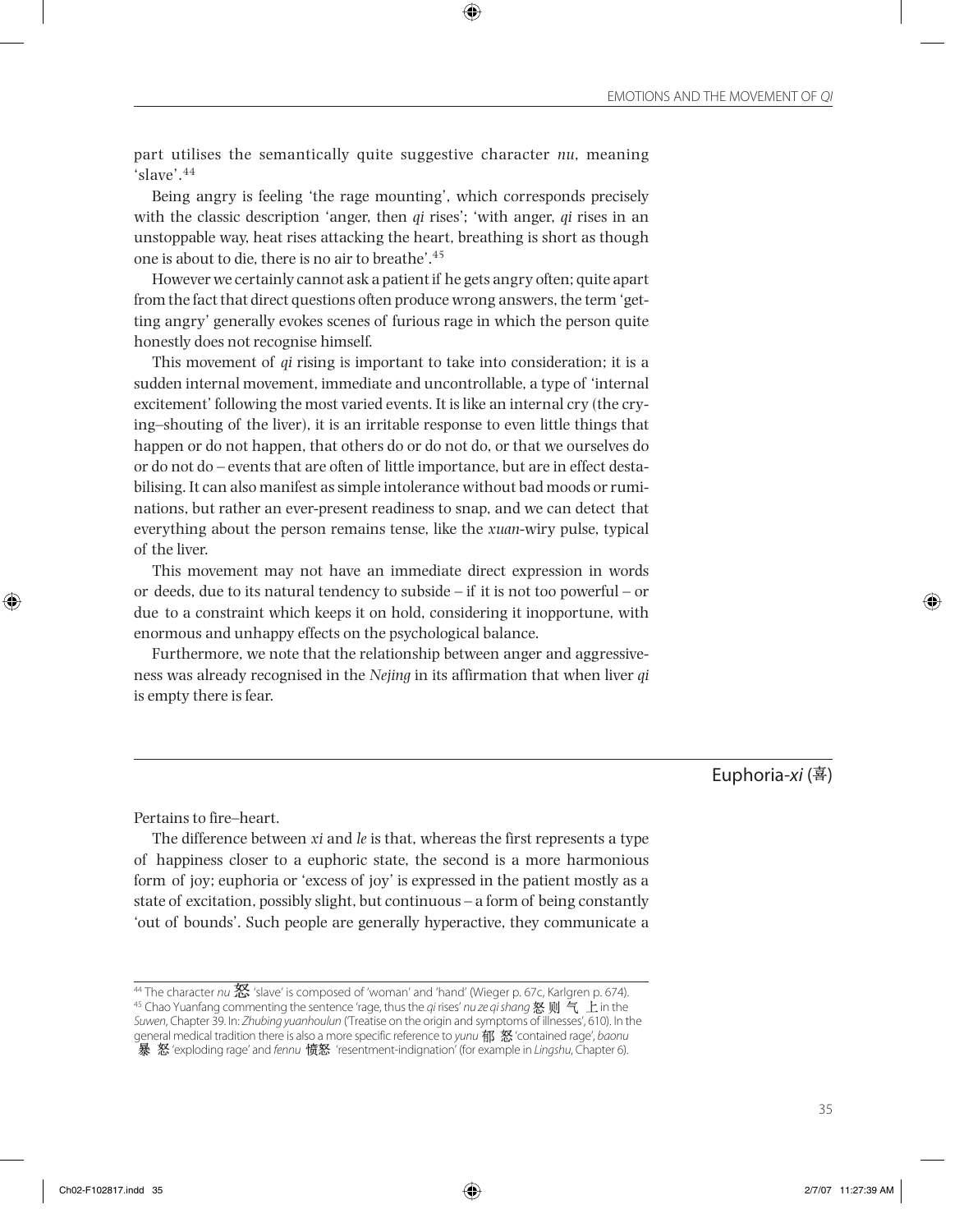sense of nervousness, they fill their lives with commitments and amusements, and often the more they are agitated the more they have to do.

 $\circledast$ 

Fire, with its agitating flames, can also manifest itself through grandiose maniacal behaviour.46

A specific indicator is a slight laugh at the end of a sentence even when communicating painful events (laughing pertains to the heart).

It is said: 'euphoria, *qi* slows down';<sup>47</sup> we also certainly recognise this movement of *qi* that is dispersed, which unravels like a fraying fabric. The *qi* is no longer united, it loses its centre, and everything escapes. As the harmony of the heart and its integrating action is diminished, the whole breaks apart.

The patient suffers from an internal agitation, complaining of not being able to concentrate, sleeps poorly, has no sense of where he actually is or cannot recognise his part in what is happening around him. In extreme cases, the various personality parts fragment explosively; these are delirious states of psychosis, where the patient loses all grasp of reality.

Thought-si<sup>(思)</sup>

⊕

Pertains to earth–spleen.

⊕

The character *si*, whose lower part is made up of the radical 'heart' and whose upper part represented the head or brain in ancient times, means  $(I)$  'think, consider, deliberate'; (2) 'think about, having nostalgia'; (3) 'thought'. $48$ 

We recall here that in the classic Chinese conception, in contrast to the Greek–Jewish tradition, thought is considered to mediate an immediate response to the conditions in which the answer rings like an echo, follows like a shadow and accurately expresses adaptation to the *dao*. 49 In our culture, thought is considered pathological when it becomes cold intellectualisation that excludes feeling, a process of rationalisation that allows no room for emotions or sentiments. In clinical practice, the most common manifestation is

<sup>46</sup> In psychiatry a maniacal behaviour is defined as a 'psychological condition characterised by great euphoria, disinhibition, unlimited confidence in oneself, dispersive racing of initiatives and ideas that fly out of every biographical context, and to which the subject relates in an absolutely uncritical way'. In: Galimberti, *Dizionario di Psicologia*, 1992. For a definition of manic or hypomanic episode see the notes on diagnostic framing in conventional psychiatry notes, in Appendix B.

<sup>&</sup>lt;sup>47</sup> X *i ze qi huan* 喜则 气 缓, Suwen, Chapter 39. On this issue see also the discussion on the clinic of *shen*, *hun* and *po*, in Chapter 3.

<sup>48</sup> The upper part now matches with the character *tian* 'field' (Karlgren p. 813).

<sup>49</sup> In the Homeric conception of thought (*fronein*) it has a wider meaning, embracing the sphere of sensations and emotions. See also Onians, 'The origins of European thought', 1998, for a description of how knowledge and intelligence were thought to be placed in certain organs, and for the relationship between perception, physical emotion, thought and propensity to action: 'Where cognition and thought are so connected with sensation and propensity to action, the relationship between moral qualities, virtues, and knowledge is deeper than when cognition is more "pure".' p. 40.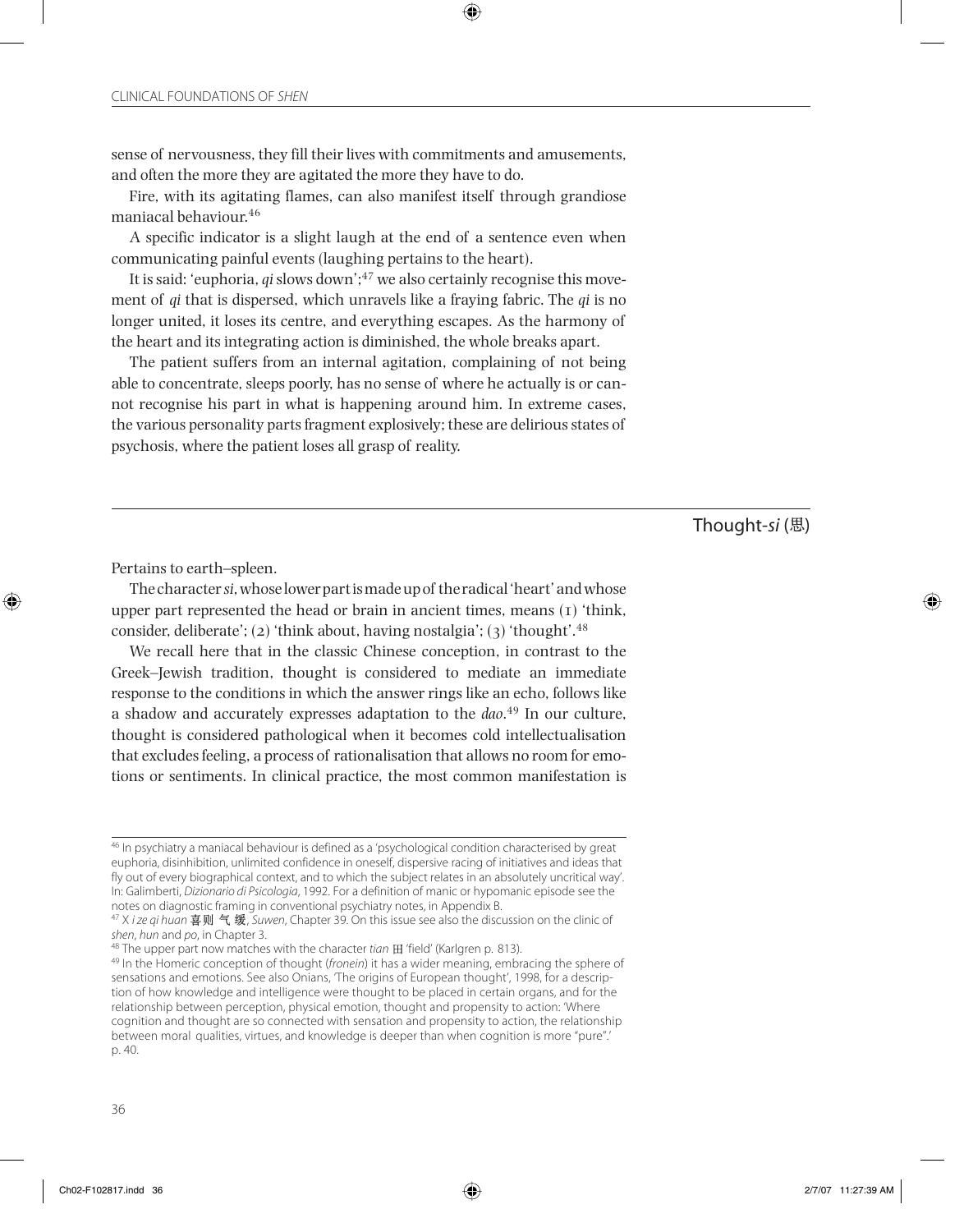obsessive rumination, in which endless thought circles do not transform or result in action.

 $\bigcirc$ 

Thought belongs to the spleen, whose *qi* performs the functions of transformation and transportation: in a similar way as with a heavy meal, heavy thoughts overburden this movement and become ruminations.

Thought as a form of reflection, a moment in which one stops and elaborates sensations, perceptions, and fantasies, is a correct movement of transformation of earth; if this function becomes excessive, though, if it develops into preoccupation – or in other words it preoccupies all the space – it then produces knotting of *qi*. 50

If we try to imagine ourselves as being knotted, in other words bound up, we can immediately understand what happens to *qi* in these cases and it is not a pleasant sensation. *Qi* that 'blocks and closes up' corresponds to a monotone voice, along with somatic symptoms such as oppression, bloating and heaviness, while the feeling that the patient transmits to us is one that reminds us of sinking in a swamp.

During conversation with patients, one must take into account that many describe themselves as 'anxious', but what they intend by this term is a tendency to ruminate, to return in their thoughts to things that have already happened. They are worried by recurring thoughts and on waking their thought processes are already at work, to the point where they may suffer from actual obsessions in which the mind has no choice but to retrace the same path infinitely.

Obsessive thought is a good example of the *ke* cycle's mechanism of control: the fear of water can be moderated by the reflection of the earth, but if the system becomes inflexible it cannot hold together indefinitely and the attempt to control the world in order to defend oneself from its dangers becomes an obsessive–compulsive pathology.

Pertains to metal–lung.

We translate *bei* or *bei ai* as 'sadness, pain, suffering, anguish, melancholy'.51 While there should apparently be no major problem in recognising Sadness-bei<sup>(悲)</sup>

<sup>50</sup> Zhang Jiebin comments on the sentence of the *Suwen* Chapter 39, 'thought, knotting *qi*', *si ze qi jie* 思 则 气 结: 'Anguish and excessive though, thus the *qi* knots itself, if the *qi* is knotted transformation can not take place'. In: Zhang Jiebin, *Jingyue quanshu* (' The complete works of Jingyue', 1640), Chapter 'Yige' ('Blocking of the diaphragm').

<sup>&</sup>lt;sup>51</sup> The character *bei* 悲 is composed by the phonetic part *fei* 非, negative particle, and the radical 'heart' (Wieger 170a, Karlgren 27). An example of a reading of this character is: '*bei*, the heart refuses: the person opposes to himself (back to back) in his heart, falling into contradiction, negation, and negativity. The weariness caused by this fight destroys the breaths in the heart and lung region.' In: Larre and Rochat de la Vallée, 1994.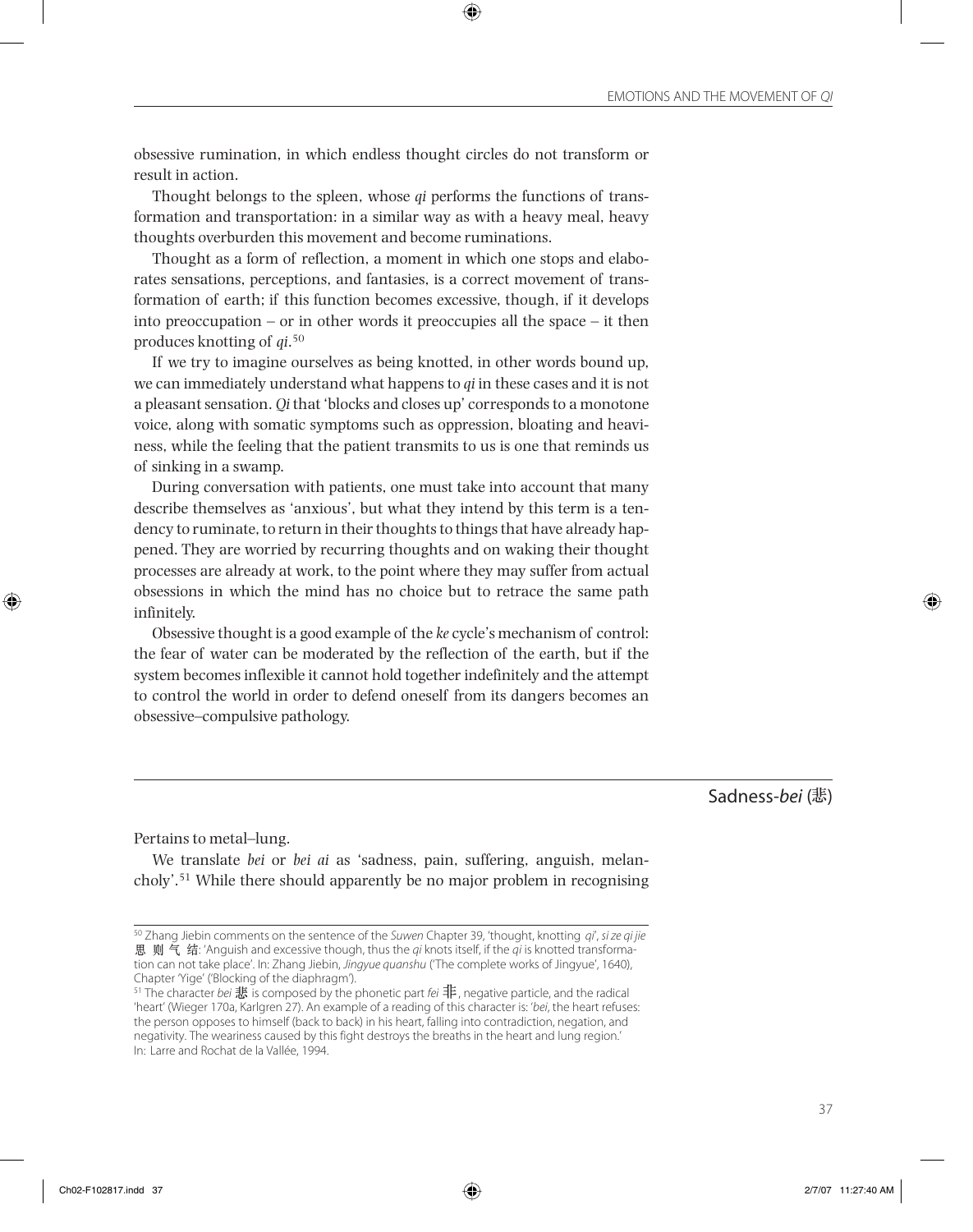these emotions, in practice the contrary is often the case because when faced by great pain, whether recent or in the past, the patient is evasive, since the wound is so deep that in order to maintain the little life that remains he withdraws, as though every contact and communication risks allowing a little *qi* to escape.

⊕

'Sadness, *qi* dissolves.'52 We know how pain consumes life. *Qi* is exhausted, and this is exactly the sensation we feel, of having nothing left.

Obviously, in the majority of cases the pain is neither so pervasive or destructive, rather there is a diffuse anguish, sadness that is the suffering of living, the existential ennui mentioned in romantic and psychiatric literature. These feelings are decidedly difficult to identify, as we are poorly prepared to perceive them and even the words used to express them are obsolete.

The patient often refers to being 'depressed', a very widespread term to which a wide range of meanings are attributed, all of which therefore need to be investigated. Due to the fact that modern society tends to focus on 'action', a pathological condition can be identified by the non-action of depression.

A whining–wailing tone of voice (whining and wailing pertain to the lung) can also be of help in identifying sadness.

Pertains to water–kidney.

⊕

Pertaining to the kidney, fear is therefore a part of the deepest *yin*, the root of life. It is also the root of all the other emotions: the anger of aggressiveness, the sadness of abandonment and loss, the thinking that attempts to control everything, the euphoria that hides the panic of desperation are all connected to it, and fear embraces all of them.<sup>53</sup>

We note here that in the definition of the seven emotions the term *jing* appears, meaning 'fright, alarm'.<sup>54</sup> Zhang Jiebin had already pondered this point:

We ask ourselves why, while both fright and fear belong to water, the damage wreaked on man by fear-*kong* is so much more serious than that provoked by fright-*jing*. The latter comes from something which is temporary and being temporary permits a return (to the original situation), fear however, accumulates in a progressive manner and being progressive cannot be resolved, when Fear-kong<sup>(恐)</sup>

<sup>52</sup> bei ze gi xiao 悲 则 气 消, Suwen, Chapter 39. We recall how in our society it is difficult to find a space and way to live the mourning after painful events and how the suffering consequently fails to be contained by the gathering movement of the lung.

<sup>53</sup> The character *kong* is composed of the radical 'heart' and by the phonetic part *gong*, an ancient term for 'hugging', where the pictogram was composed by 'work' and by a person stretching his arms (Karlgren p. 469).

<sup>&</sup>lt;sup>54</sup> The simplified form of *jing* 精 'fright' contains the radical 'heart'; the complete one contained the radical 'horse' (Karlgren p. 396).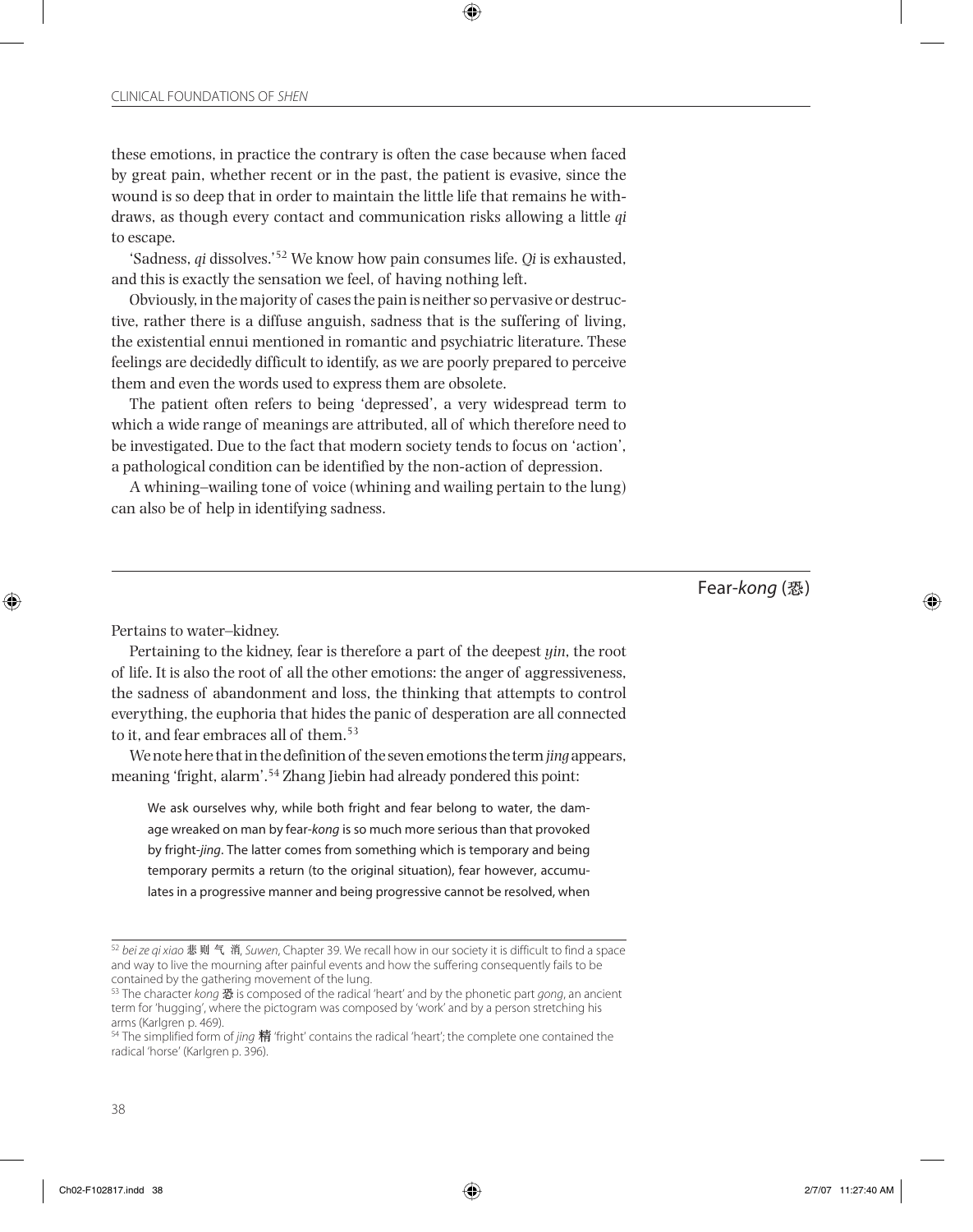it becomes serious the heart weakens and *shen* is injured, *jing* withdraws; the *yin* therefore atrophies, is extinguished and withdraws as time passes.<sup>55</sup>

 $\circledast$ 

Whereas fright is the response to a sudden and usually real threat, fear and apprehension are rather related to a continuous expectation of something dangerous, and in many cases refer to a persistent, pervasive and often undefined sensation.

Fear-*kong* frequently appears together with apprehension-*ju*, whose ancient form contained the radical 'heart' and the doubled radical 'eye' above that for 'bird' – interpreted by Karlgren as a frightened, timid, nervous appearance like that of the eyes of a bird. Wieger, however, relates it to the vigilant state of birds, which must remain alert for their survival. It in any case contains the idea of a continuous state of alarm.56

Whereas fright strikes with force, ruffling and rendering the *qi* chaotic, fear causes *qi* to sink.<sup>57</sup>

More than fear of something specific, this emotion is often apprehension that something might occur, fear of what the future may bring us; we usually refer to this as anxiety. We are speaking of that state of continuous restiveness which the patient may refer to, for example, as 'constantly feeling my heart in my throat, even if I know no one is chasing me' – a state which the *Neijing* describes under the symptoms of the kidney channel as 'kidney *qi* deficiency, easily frightened, the heart beats as though someone is grabbing at you'.<sup>58</sup> This manifests as the symptom 'easily startled by sudden sounds' that is included in the descriptions of these syndromes, also those patterns of commotion and deep fear which invade some people as soon as someone dear to them is late, or the actual disorder of panic attacks.59

## NOTES ON THE GALL BLADDER AND DETERMINATION

Even today, in the common usage of China a courageous or fearful person is said to have a big or small gall bladder. This connection goes all the way back

<sup>55</sup> Zhang Jiebin, *Jingyue quanshu*, chapter 'Zhenzhong jingkong' ('Palpitations from fear and fright'). Zhang Zihe in the chapter on the reciprocal control of emotions states: 'Fright-*jing* is *yang* and comes in from the outside, fear-*kong* is *yin*, it comes out from the inside'. In: Zhang Zihe, *Rumen shiqin*, chapter 'Jiuqi ganji gengxiang weizhiyan'.

<sup>56</sup> Wieger p. 158g, Karlgren p. 490.

<sup>57</sup> In *Suwen*, Chapter 39 reads: 'fright, thus the *qi* is messed up' and 'fear, thus the *qi* descends': *jing ze qi luan* (*luan* means 'mess, licence, chaos, confusion', Wieger p. 90b, Karlgren p. 582) and *kong ze qi xia* (*xia* means 'under, down below, downwards'). The relationship with the heart is also highlighted by many texts since '*kong* moves the heart and the kidney reacts-*ying*'. In: Yu Chang, *Yimen falu*.

<sup>58</sup> *Lingshu*, Chapter 10.

<sup>59</sup> See also Chapter 9 on classical syndromes for a discussion of the *bentun* illness, where: ' The *bentun* illness starts from the lower abdomen, rises and attacks the throat, when it burst out one feels like he is dying, it comes back and then stops, it all comes from fright and fear'. In: Zhang Zhongjing, 'Jingui yaolue' ('Prescriptions in the golden chamber'), Chapter 8.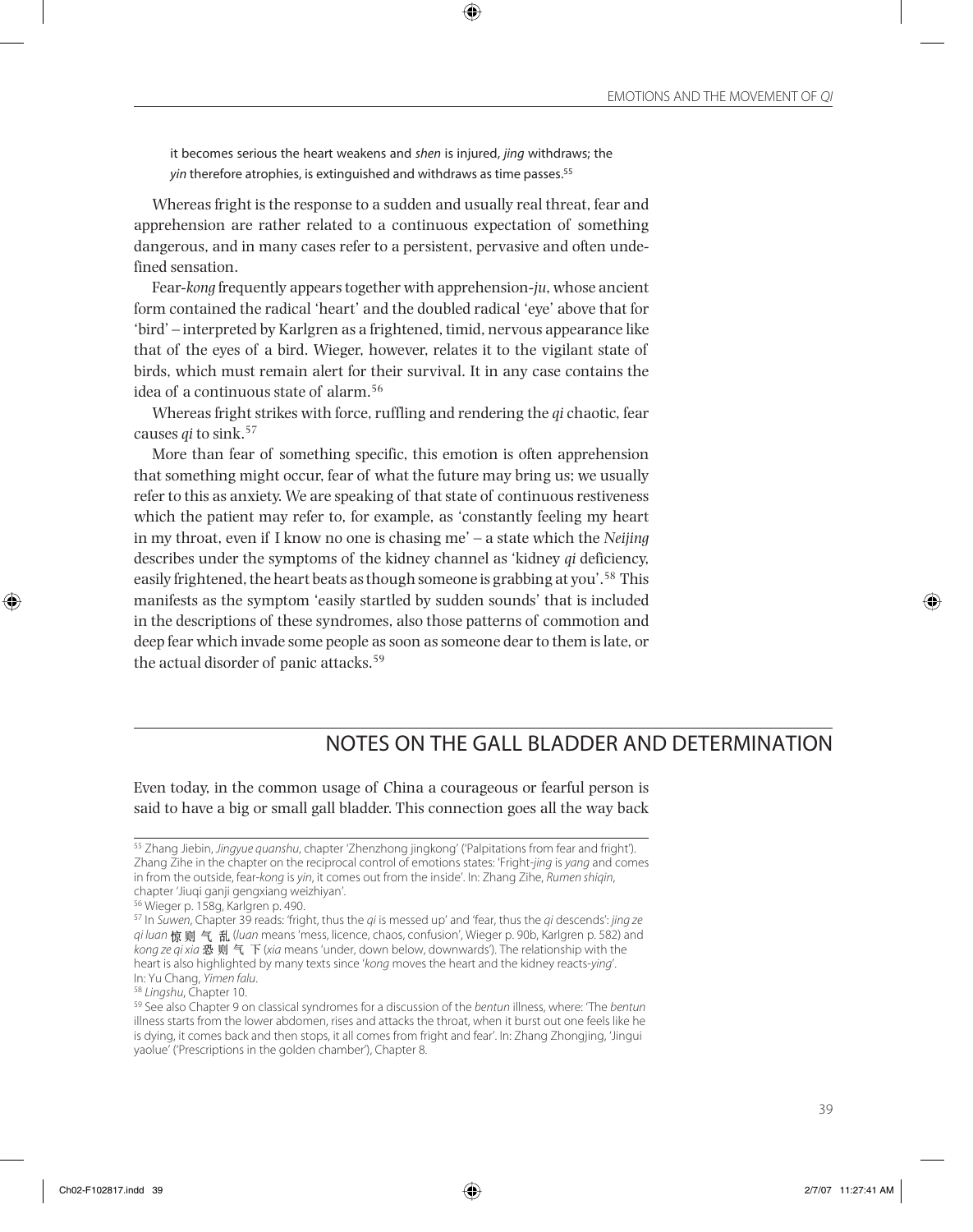to the *Neijing* and the assessment of the consequences of a weakness of gall bladder *qi* appears throughout the history of medical thought.

⊕

The gall bladder is spring and *Shao Yang*, its *qi* rises and allows the other *qi*(*s*) to flow upward.<sup>60</sup>

It is, furthermore, a curious or extraordinary viscera, *qiheng zhifu*, in that it fills and empties like all the other viscera, but at the same time it acts like a zang-organ since it preserves fluid-essence, *jingzhi* (惊志).<sup>61</sup>

The first aspect, 'viscera of the centre's *jing*', which is already present in the *Neijing*, is incorporated into the *neidan* internal alchemy practices; these consider bile as pure *jing*, associating it with fire and attributing to it a precise function in the process of birth and development of the spiritual 'fetus' in the *dantian*.

The correspondence with emotions belongs, first, to the organs-*zang* aspect, but the viscera-*fu* gall bladder aspect has nevertheless a particular role in the expression of the human soul. A substantial difference between the two is, however, evident: that aspect which corresponds to the gall bladder is not an internal emotion or movement of *qi*, like fear and anger, so much as a way of relating to the outside world.

The *Neijing* states: 'the gall bladder presides over justness and correctness and from these determination and decision are derived'.62 Judgement enables choice and therefore action; 'deciding' signifies 'arriving at a final judgement ending all pre-existent doubts and uncertainties, choosing'.63 Deciding therefore corresponds with the moment of choice; it coincides with the initial moment of action when one passes from the all-possible to something concrete that is being actualised. The human, being finite, must choose with respect to the potentially infinite. It is therefore natural that this moment of passage called decision belongs to the gall bladder, which is *Shao Yang*, the beginning of *yang*, of movement, of externalisation.

<sup>60 &#</sup>x27; The gall bladder is the *qi* of the rise, of the spring, of the *shaoyang*. If the *qi* of the spring rises the ten thousand things are in peace. If the gall bladder *qi* rises all other organs follow it.' In: Li Dongyuan, *Piweilun*, chapter 'Piwei xushi zhuanbian' (' Transformation of emptiness and fullness in spleen and stomach'). And when he speaks about its role in sustaining the function of the spleen in transforming food he says: ' The defensive *qi*, the *qi* of the cereals, and the original *qi* are all one, that of gall bladder […] Food and drink come into men through the stomach, the nourishing *qi* rises and this happens thanks to the gall bladder *qi*.' In: Li Dongyuan, *Lanshi micang*, chapter 'Yinshi laojuanmen' (' Tiredness and exhaustion, food and drink').

<sup>61 &#</sup>x27;The gall bladder is the viscera-*fu* of the *jing* of the centre.' In: *Lingshu*, Chapter 2.

<sup>62</sup> *Suwen*, Chapter 8. In this chapter all the *zangfu* are connected with a function, using for each one the same syntactic construction of which one can give apparently multiple translations. Here the term 'presides' is the translation of *guan* 脾, which means both the functioning and the role; 'justness' is the translation of *zhong* 中, the 'centre' in the classical sense of correctness, which also means 'to hit the target'; 'correctness' is the translation of *zheng* , the term is also used to define the correct *qi*; 'determination' is the translation of *jue* 决, whose character contains the idea of the water getting round the stones in the river, and 'decision' is the translation of *duan* 断, a character which also means 'to interrupt' and has in its ancient form many silk threads and a chopping axe (*zhong* Karlgren p. 1269, *zheng* Karlgren p. 1198, *jue* Karlgren p. 440, *duan* Karlgren p. 331).

<sup>63</sup> Zingarelli, *Vocabolario della Lingua Italiana*, 1994. 'To decide' derives from the latin *caedere* 'to cut' and *de* 'away'.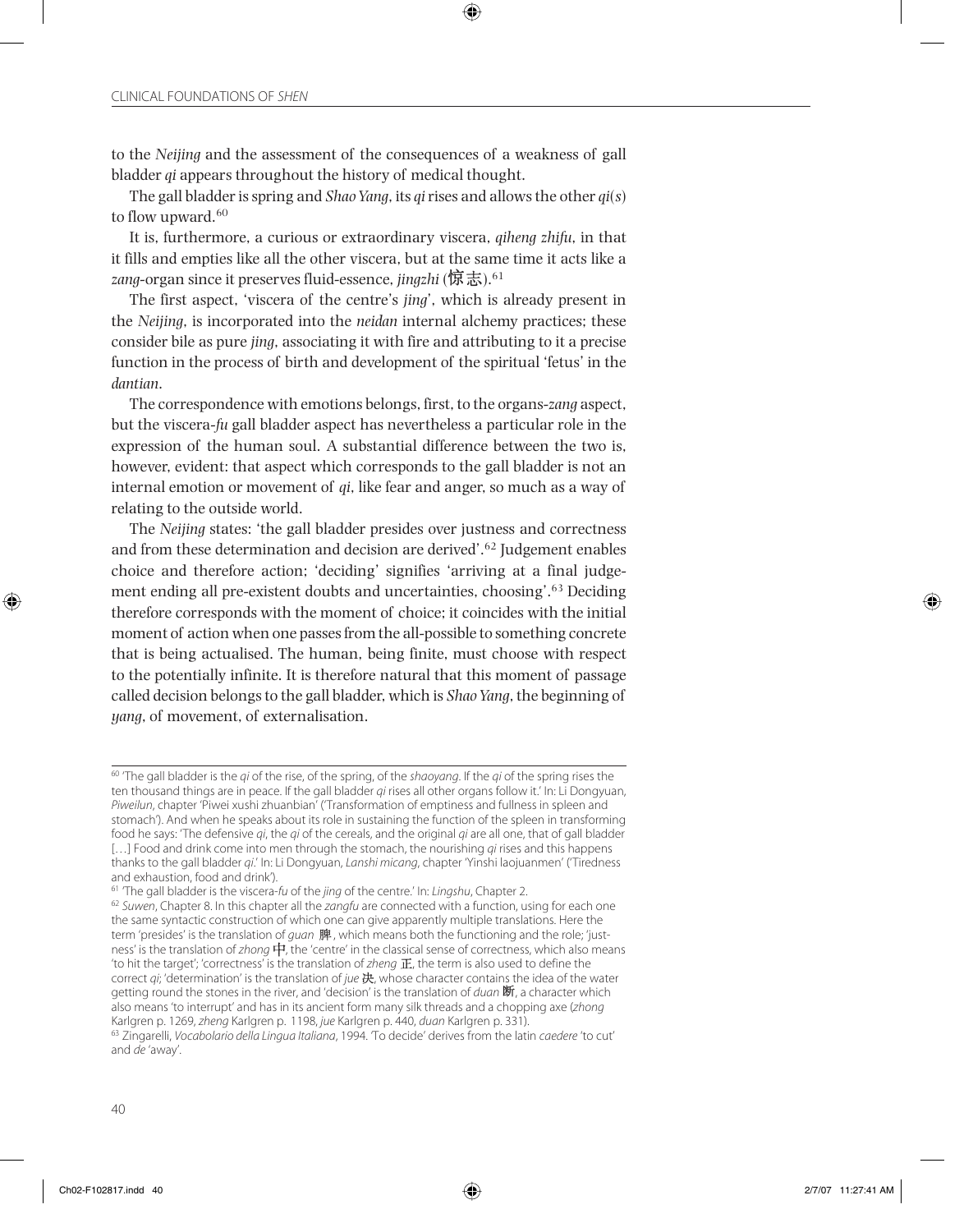The *Neijing* explains it this way: 'All *qi*(s) are important, but the gall bladder makes the final decision because it supports all the *qi*(s) that begin to arise.'64

⊕

Determination has its origin in discernment of that which is just and correct; as well as being the effect of deciding, the term 'decision' also signifies 'resolution' in English. In this sense, determination does not signify obstinacy or stubbornness, but rather derives directly from the person's understanding of and adjustment to the *dao*, the way. When there is no disconnection from the unfolding of the *dao* there is also no problem of choice, and action then has the characteristics of immediacy, spontaneity and inevitability.

In everyday life, 'having a good gall bladder' means being able to make a choice and carry it out: being able to see the situation with lucidity, to make decisions without excess difficulty, and at the same time to possess sufficient determination to transform these into action. It is in this sense that we speak of judgement, decision, determination and courage.

Insufficient gall bladder *qi* causes fearfulness, *danqie*, 'a cowardly gall bladder'. The meaning that comes closest to *qie* in English is 'fearfulness, apprehension'.<sup>65</sup> It can also be a case of timidity, in the sense of insecurity – in other words, that feeling of discomfort and inadequacy that comes from the lack of an immediate connection with the situation.

An emptiness of gall bladder *qi* therefore manifests as fearfulness, uncertainty, indecision, lack of initiative and courage; it can also be accompanied by an emptiness of heart *qi*, producing a state of apprehension, anxiety and a continuous state of alarm.

The *Yanglingquan* point, GB-34 was suggested by Sun Simiao in those patterns where there is 'apprehension and fear as though someone is grabbing at you' and successive texts also referred to this susceptibility to being frightened, speaking of 'easy fear, apprehension, as if someone is grabbing at you, this comes from an emptiness of heart *qi* and gall bladder *qi*'.66

The concept that 'when one encounters an external danger and is frightened, those who are strong of heart and gall bladder are not injured, but those who are weak of heart and gall bladder will be easily frightened by just coming into contact with it' is returned to in the following contemporary case

<sup>65</sup> The character *qie* 怯 is the opposite of brave, it means: 1. 'fearful, coward, shy, craven'; 2. 'gross, clumsy'; it is formed by the phonetic part *qie* and by the radical 'heart' (Karlgren p. 491). The relationship between the gall bladder and braveness is highlighted by Zhang Zihe in the chapter on the reciprocal control of emotions: '*Shao Yang* of the gall bladder belongs to the liver-wood, the gall bladder is *gan* "braveness, to dare".' In: *Rumen shiqin*, chapter 'Jiuqi ganji gengxiang weizhiyan' ('Development of the treatment of the illnesses of the nine *qi* through the reciprocal alternance').

<sup>64</sup> *Suwen*, Chapter 63. We also recall that the gall bladder corresponds to *jia*, the first of ten celestial trunks and to *zi*, the first of the 12 earthly branches. The character *jia* 甲 represents the part which protects the seed (Karlgren p. 344); *zi* 子, whose pictogram represented a child, means 'child, seed, young' (Wieger p. 94a, Karlgren p. 1089).

<sup>66</sup> Sun Simiao, *Qianjin yaofang* ('Remedies worth a thousand golden pieces for urgencies', 625); Gong Tingxian, *Shoushi baoyuan* ('Reaching longevity preserving the source', 1615). Regarding the 'Emptiness of the gall bladder and heart *qi*' see also the clinical discussion in Chapter 11.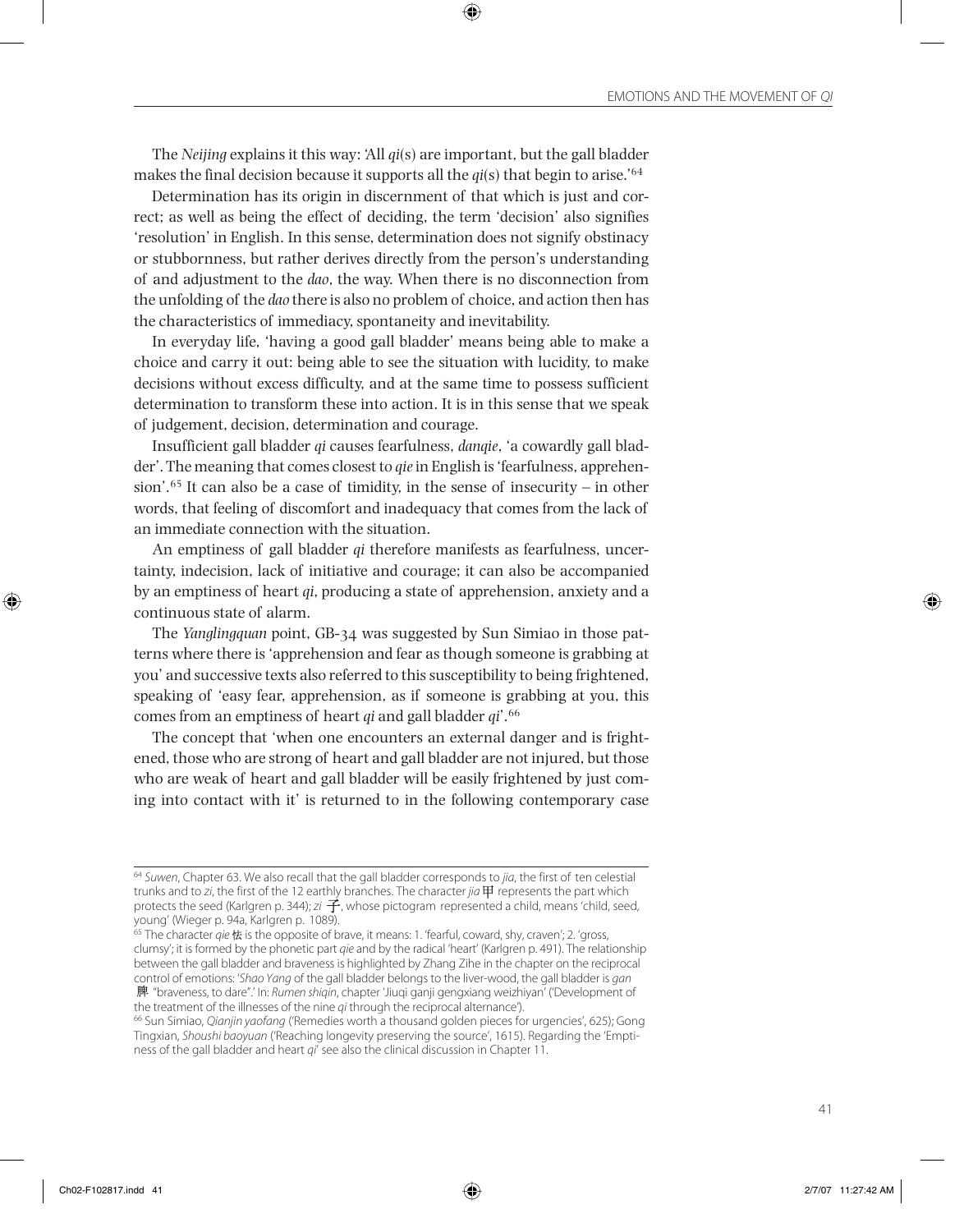studies, which outline its features with respect to stress-related pathologies.<sup>67</sup> If gall bladder *qi* is strong enough it can withstand agitation, tension, and the fear that derives from violent change and one is able to overcome the emotive changes that follow due to the pressure of external solicitations.<sup>68</sup>

 $\bigcirc$ 

## Case Study 2.1

## **Hiccups**

⊕

One of my patients arrives with her 50-year-old brother, whom she had spoken to me about a few days earlier. The man has been hiccuping continuously for the last 8 days with a worsening after meals.

The hiccuping is not violent, but it is without pause, present during the night and with a burning sensation in the back at the level of T7. The only time the hiccuping was interrupted, for about one hour, was after an inhalation of ether. Investigation of the case shows the presence of a peptic ulcer and a hiatus hernia, but no pathologies involving the phrenic nerve.

I really have no time for proper data collection so I listen to his brief story; he informs me about nausea (absent, however there had been two episodes of vomiting), thirst (strong), and bowel movements (a tendency to constipation); I ask if he can relate the beginning of the hiccuping to something that may have occurred. 'A fit of anger', he responds.

Observing his physique, he seems strong, although his state of weariness is evident. The tongue is red with a greasy yellow coating, the pulse is full on the right and strong on the left.

#### **Diagnosis**

Anger that causes *qi* to rise.

#### **Therapeutic Principles**

Regulate perversely rising *qi*.

#### **Treatment**

First treatment:

<sup>67</sup> Li Zhongzi, *Yizong bidu* ('Essential readings of the medical tradition', 1637). Similarly: 'The heart is threatened so the gall bladder becomes cowardly.' In: Cheng Guopeng, *Yixue xinwu* ('Medicine revelations, 1732). The relation with this heart *qi* and with the fright also pass through the closeness of sovereign fire and minister fire: 'When the fright-*jing* hits, from the heart it immediately reaches the gall bladder and the gall bladder reaches the liver, it follows that the sovereign fire *junhuo* 君 火 ruled by the heart and the wood-wind of the liver and gall bladder minister fire *xianghuo* 相火 suddenly rise. This because the fright received from the outside moves the wood, fire, wind on the inside.' In: Ye Tianshi, *Lingzhen zhinan yian* ('Guide cases in clinic', 1766).

<sup>&</sup>lt;sup>68</sup> For a discussion on the current interest in this concept and its clinical application see also the work by Qiao Wenlei in Chapter 18.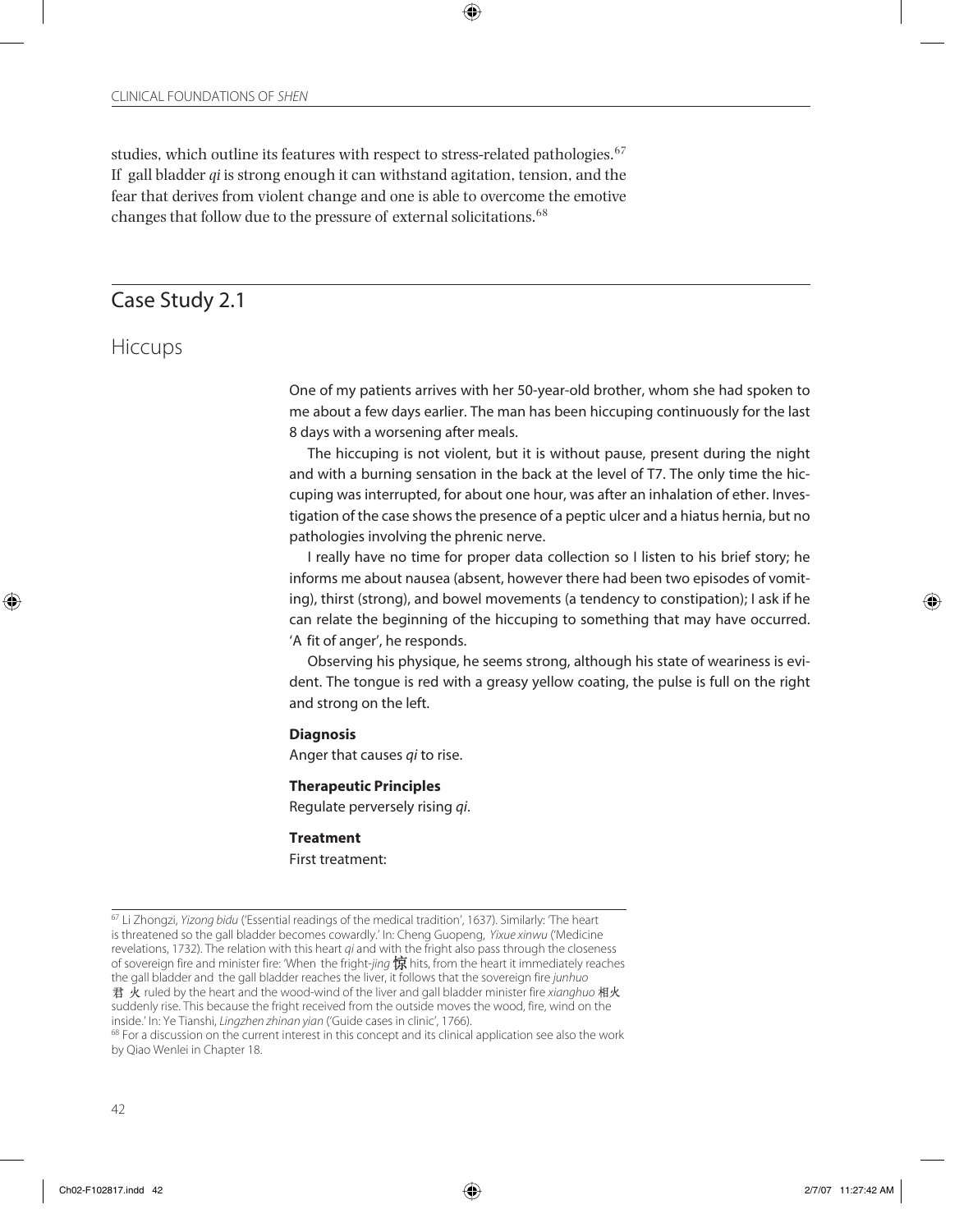#### ● LIV-3 *Taichong*, LIV-2 *Xingjian*

During the treatment, the hiccuping calms down. The next morning the patient mentions that it disappeared for three hours after the treatment, but started again in the evening and during the night, albeit in a lighter form, and in the morning it became rare.

#### Second Treatment:

● LIV-3 *Taichong*, LIV-2 *Xingjian*, BL-17 *Geshu*

 $\bigoplus$ 

Since it is Friday and at the moment I have no space to fix an appointment for the next week, I tell him to call me on Monday to see what can be arranged.

I do not hear from him, but at the end of the week I see his sister, who tells me that he no longer has the hiccups.

## **Comments**

The primary points for hiccups are generally different, but in this case the precision of his answers guided me in the direction of liver *qi*, which appeared to have reversed its normal flow.

From the few indications gathered and the brief interaction that we had, it seemed probable that lifestyle, psychological and emotional balance and *qi* all suffered from constraint*-yu* and stagnation-*zhi*. An event that had generated strong anger had knocked the system off-balance, further knotting-*jie* the *qi* and unleashing a violent counterflow-*n*i, which also manifested physically as contraction of the diaphragm, causing hiccuping.

The internal path of the liver channel enters the abdominal cavity, circumvents the stomach, connects to the gall bladder and liver, and ascends past the diaphragm into the hypochondria: by choosing two points on the same channel, the effect on the *qi* is strengthened.

In the first treatment the stimulation of the two points was quite substantial, with the intention of regulating *qi*, liberating its constraints and guiding it downwards.

In the second treatment I used a gentler stimulation, attempting to consolidate the proper movement of *qi* and furthermore to free the diaphragm by acting upon its *shu* point, which was also indicated by the location of the burning symptom.

#### **Follow-up**

At an interval of 3 weeks, the symptom has not reappeared.

# Case Study 2.2

## When Mood Improves by Moving *Qi*

This patient, a 53-year-old chemist, is sent to me for a problem of trigger finger that began 8 to 9 months previously without any apparent cause or correlations.

⊕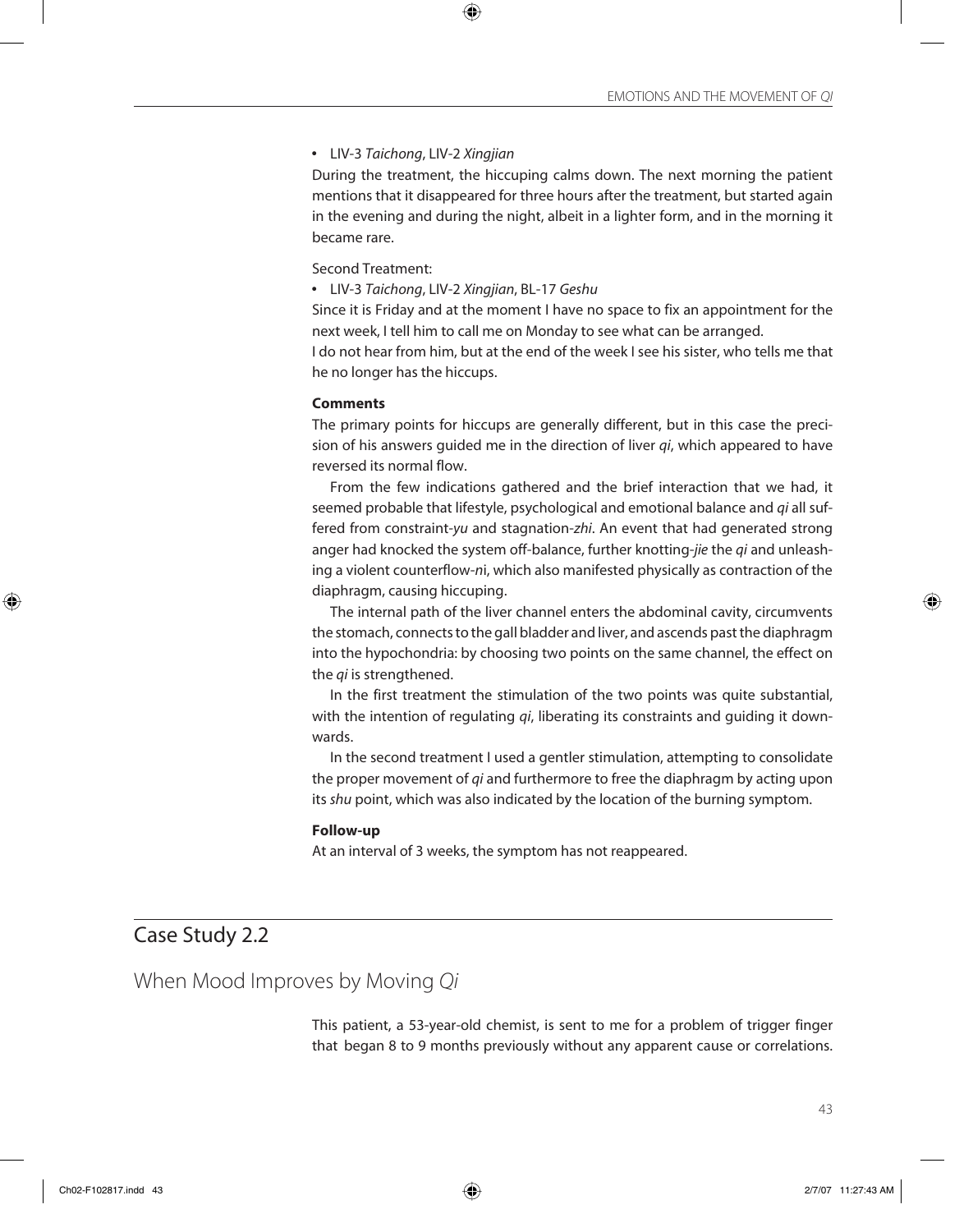Functional impediment and pain are present when moving the interphalangeal joint of the index finger of the right hand.

During the examination, intestinal disorders such as borborygmi, swelling, and flatulence are revealed, although the pain has become more sporadic since the patient has reduced his consumption of bread, dairy products and sugar; bowel movements are regular. He also presents non-itching rashes that appear only in the area of the cheekbones and which recede after taking antibiotics (amoxicillin). Appetite and sleep are good.

The tongue is lightly tooth marked with a thin yellow coating at the base and two skinned zones in the liver and gall bladder area. The pulse is full and rapid.

#### **Diagnosis**

Blood stasis and *qi* stagnation in the right lung channel.

 $\bigcirc$ 

Qi stagnation with heat and dampness in the viscera and in the stomach channel.

#### **Therapeutic Principles**

Circulate blood and *qi* in the lung *jingluo*; activate and regulate stomach *qi* and release dampness-heat.

#### **Treatment**

First to third treatment at an interval of 2–3 days:

● LI-4 *Hegu*, LU-11 *Shaoshang*, LU-10 *Yuji*, LU-7 *Lieque* (all one sided)

To activate *qi* and blood in the directly involved channel and its paired channel. The flexing–extension of the finger has already returned to normal by the second treatment and no longer jerks, and in the third session all that remains is a light pain during forced extension.

Fourth to Tenth Treatment, With Weekly Frequency

- LI-4 *Hegu*, LU-11 *Shaoshang*, LU-10 *Yuji*, LU-7 *Lieque*
- ST-2 *Sibai*, SI-25 *Tianshu*, ST-36 *Zusanli* and ST-44 *Neiting* (or ST-37 *Shangjuxu* together with ST-39 *Xiajuxu*), SP-4 *Gongsun*, P-6 *Neiguan*, Ren-6 Qihai.

The ST-44 *Neiting ying* point activates the *qi* in the channel and is supported by ST- 36 *Zusanli* and ST-25 *Tianshu*, while it is guided towards its cutaneous zone by the local point ST-2 *Sibai*.

ST-36 *Zusanli*, ST-37 *Shangjuxu* and ST-39 *Xiajuxu* are the lower *he* points of the main *fu*-bowels involved and they release heat-dampness, an action shared by ST-25 *Tianshu*, which together with Ren-6 *Qihai* regulates *qi* and resolves stagnation.

The two *luo* help activate the flow of *qi*, with a specific effect on the *Chong Mai* – the extraordinary vessel most implicated in these digestive disorders – and the involvement of the *shen*.

From the fifth session onwards, he no longer has any dermatological manifestations, the movement of the finger is normal, and flatulence and abdominal swelling are markedly diminished. The intestinal disorders still appear with certain foods (he loves onions and baked peppers), but he pays more attention in general to what he eats.

Normally, I attempt to summarise the situation at a certain point during the therapy; generally this is in response to a specific request on the part of the patient, or

⊕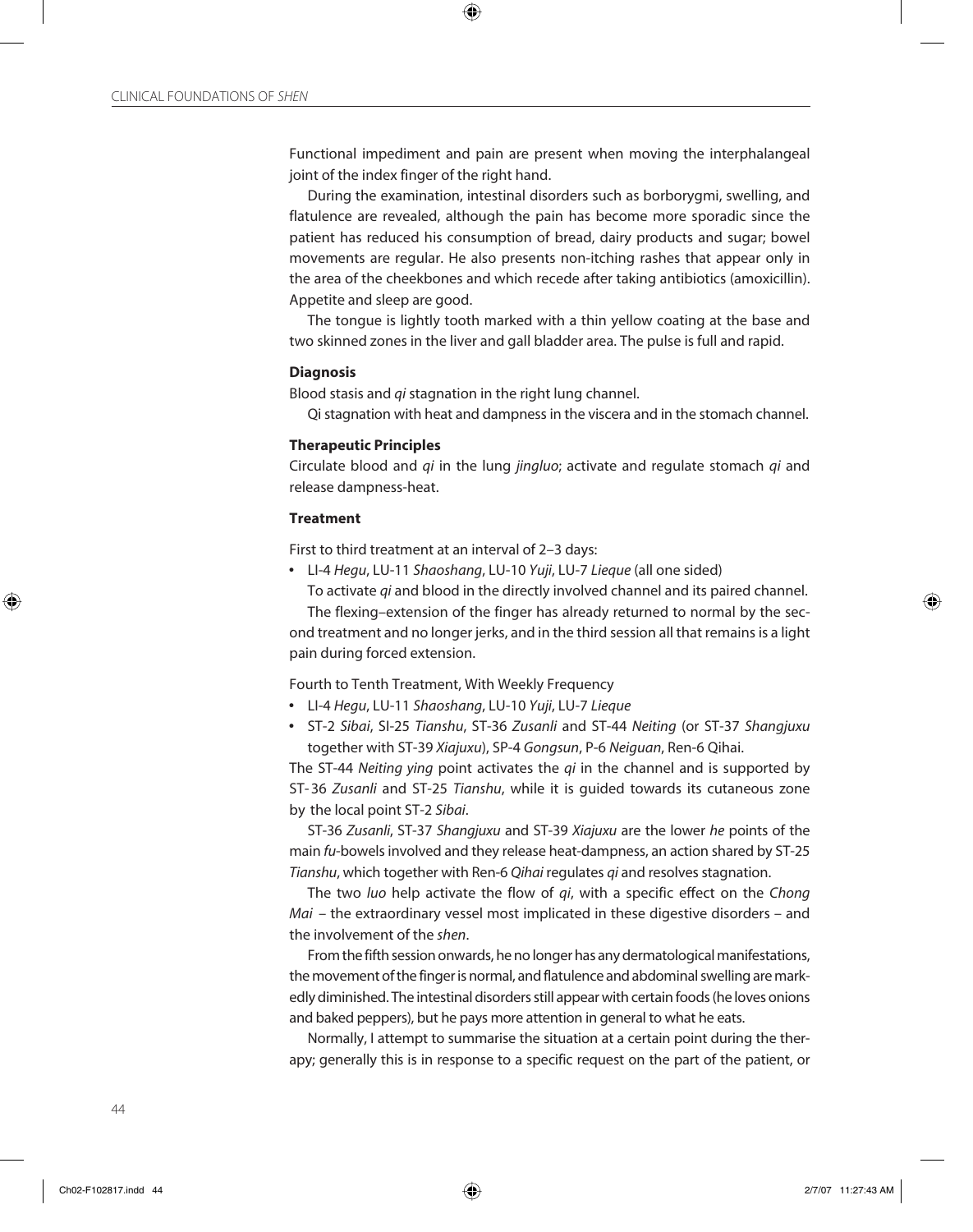when the treatment cycle is finished and I foresee only one concluding session, or, in chronic illness, before interrupting the treatment, for instance over a holiday. This point of review also includes the psychological aspects, which may not have previously been mentioned specifically and which I purposely do not solicit directly.

⊕

During the ninth session, 2 months after the first treatment, I ask: 'What do you think of your general mood?'

Response: 'I didn't intend to say anything, but it seems to me that it has improved greatly, and I feel better. I always slept well, but now I sleep better, maybe due to the fact that I am less weighted down, having eliminated various foods.'

#### **Comments**

During the first three sessions, the treatment is restricted to the specific problem in the involved channel. Only later, when considering the results obtained, is a more general intervention considered.

During the subsequent seven sessions in which the points for the lung channel are retained, the stimulation used is, however, of lower intensity since the strength of the manipulation is less important than the intent, as the initially pressing call for *qi* has now become more of a memory of a problem which may still persist.

The releasing of *qi* stagnation and clearing of heat-dampness are performed through action on the stomach channel, whose disorders manifest themselves both on the level of the viscera and through cutaneous signs.

This case does not have particularly important psychological aspects; however, it is presented here specifically because it is one of those truly innumerable examples in which a treatment that takes its cue only from somatic symptoms actually has effects at various levels (in this regard, please see the notes on the psychological effects of acupuncture in Chapter 16).

As often happens, this patient already knew what would be considered more proper behaviour, for example regarding eating habits; what he acquired was the possibility to put them into action.

Another interesting element is that, although he initially defined himself as a person who is not impatient, anxious or who mulls over things, he now considers his mood to be generally improved.

#### **Follow-up**

After 6 months, I see the patient again for a pain in the elbow: his mood has remained good, he has had no further disorders in the face or abdomen and he continues to eat properly.

His tongue is still slightly tooth marked and continues to have a thin yellow coating at the root, but the two areas of skinning have disappeared and the pulse is full.<sup>69</sup>

<sup>&</sup>lt;sup>69</sup> A swelling due to an accumulation of liquid had appeared on his right elbow 2 weeks earlier; this accumulation had already been drained twice, but it had reformed and now presented as a painless and non reddened mass of 7 cm. We proceed with four treatments in the space of a week (after which New Year's holidays begin) using points on the channel and points adjacent to the mass, which is rapidly reduced due to reabsorption of the liquid. In January the patient confirms that the syndrome has regressed and the joint has returned to normal.